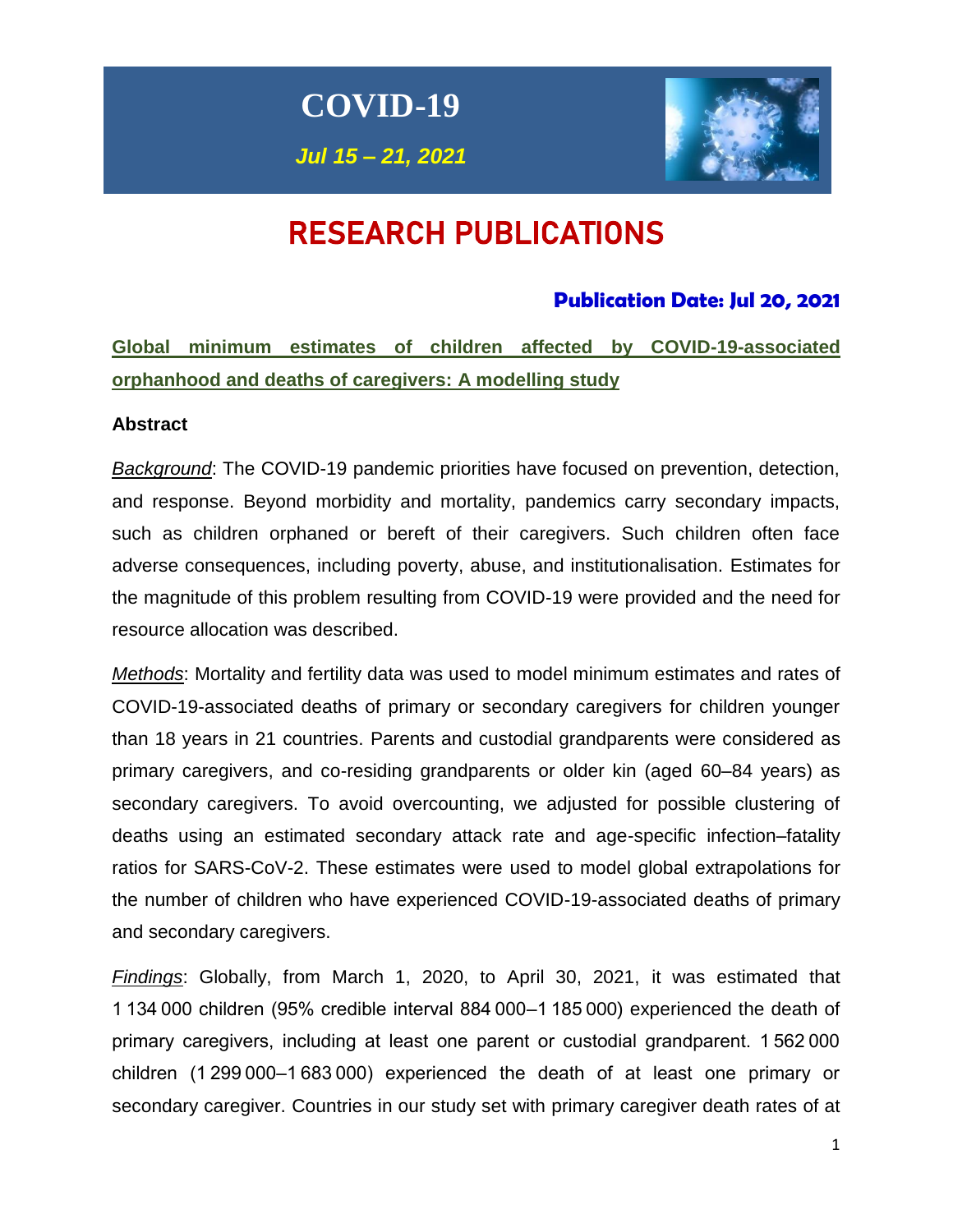least one per 1000 children included Peru (10·2 per 1000 children), South Africa (5·1), Mexico (3·5), Brazil (2·4), Colombia (2·3), Iran (1·7), the USA (1·5), Argentina (1·1), and Russia (1·0). Numbers of children orphaned exceeded numbers of deaths among those aged 15–50 years. Between two and five times more children had deceased fathers than deceased mothers.

*Interpretation*: Orphanhood and caregiver deaths are a hidden pandemic resulting from COVID-19-associated deaths. Accelerating equitable vaccine delivery is key to prevention. Psychosocial and economic support can help families to nurture children bereft of caregivers and help to ensure that institutionalisation is avoided. These data show the need for an additional pillar of our response: prevent, detect, respond, and care for children.

#### **Reference**

https://www.thelancet.com/journals/lancet/article/PIIS0140-6736(21)01253-8/fulltext

## **Three epitope-distinct human antibodies from RenMab mice neutralize SARS-CoV-2 and cooperatively minimize the escape of mutants**

#### **Abstract**

Coronavirus disease 2019 (COVID-19), a pandemic disease caused by the newly emerging severe acute respiratory syndrome coronavirus 2 (SARS-CoV-2), has caused more than 3.8 million deaths to date. Neutralizing antibodies are effective therapeutic measures. However, many naturally occurring mutations at the receptor-binding domain (RBD) have emerged, and some of them can evade existing neutralizing antibodies. Here, we utilized RenMab, a novel mouse carrying the entire human antibody variable region, for neutralizing antibody discovery. We obtained several potent RBD-blocking antibodies and categorized them into four distinct groups by epitope mapping. We determined the involved residues of the epitope of three representative antibodies by cryo-electron microscopy (Cryo-EM) studies. Moreover, we performed neutralizing experiments with 50 variant strains with single or combined mutations and found that the mixing of three epitope-distinct antibodies almost eliminated the mutant escape. Our study provides a sound basis for the rational design of fully human antibody cocktails against SARS-CoV-2 and pre-emergent coronaviral threats.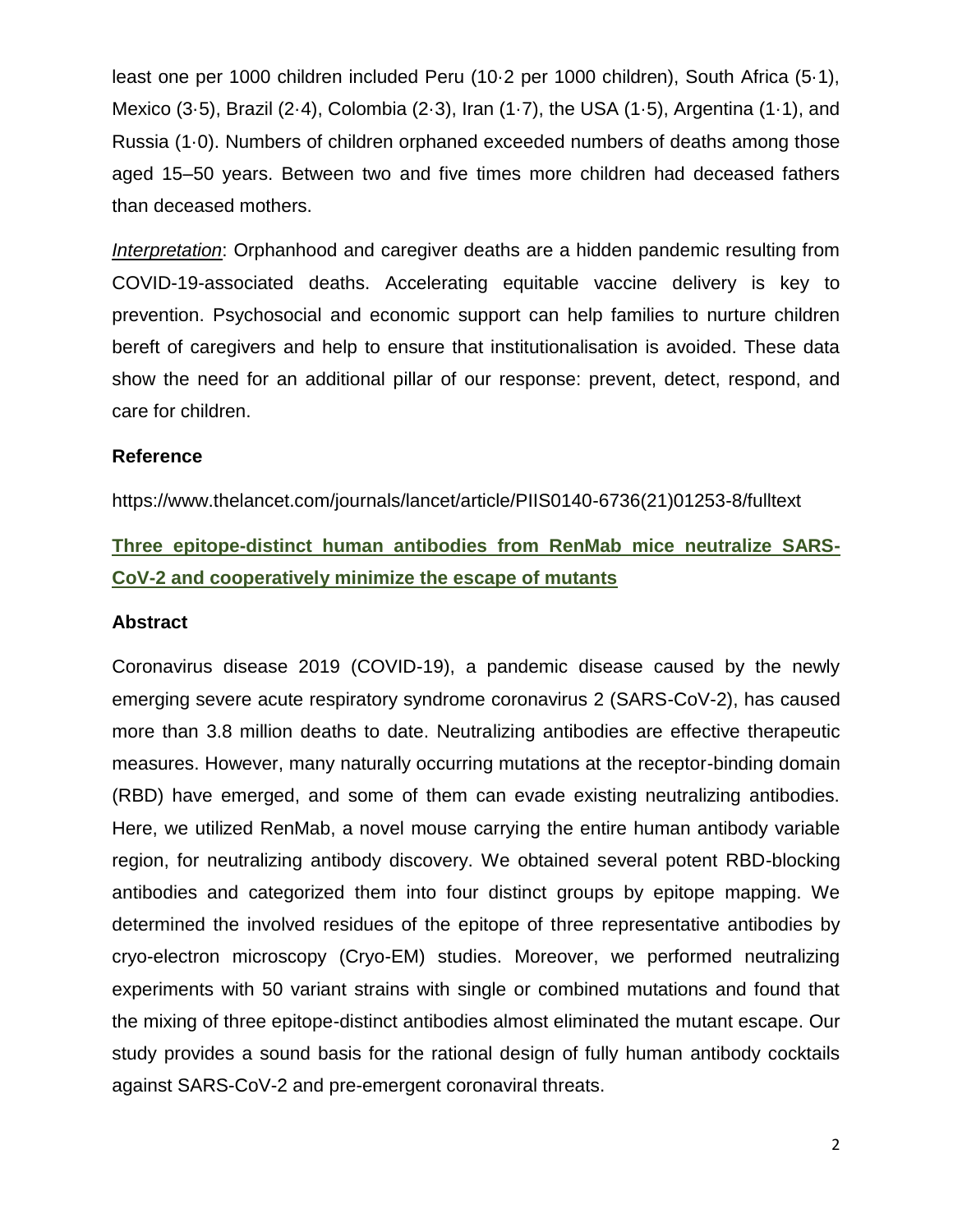### **Reference**

https://www.nature.com/articles/s41421-021-00292-z

## **Solar UV-B/A radiation is highly effective in inactivating SARS-CoV-2**

#### **Abstract**

Solar UV-C photons do not reach Earth's surface, but are known to be endowed with germicidal properties that are also effective on viruses. The effect of softer UV-B and UV-A photons, which copiously reach the Earth's surface, on viruses are instead little studied, particularly on single-stranded RNA viruses. Here measurements of the action spectrum of Covid-19 was combined in response to UV light, Solar irradiation measurements on Earth during the SARS-CoV-2 pandemics, worldwide recorded Covid-19 mortality data and our "Solar-Pump" diffusive model of epidemics to show that (a) UV-B/A photons have a powerful virucidal effect on the single-stranded RNA virus Covid-19 and that (b) the Solar radiation that reaches temperate regions of the Earth at noon during summers, is sufficient to inactivate 63% of virions in open-space concentrations (1.5  $\times$  10<sup>3</sup> TCID<sub>50</sub>/mL, higher than typical aerosol) in less than 2 min. We conclude that the characteristic seasonality imprint displayed world-wide by the SARS-Cov-2 mortality time-series throughout the diffusion of the outbreak (with temperate regions showing clear seasonal trends and equatorial regions suffering, on average, a systematically lower mortality), might have been efficiently set by the different intensity of UV-B/A Solar radiation hitting different Earth's locations at different times of the year. Our results suggest that Solar UV-B/A play an important role in planning strategies of confinement of the epidemics, which should be worked out and set up during spring/summer months and fully implemented during low-solar-irradiation periods.

#### **Reference**

https://www.nature.com/articles/s41598-021-94417-9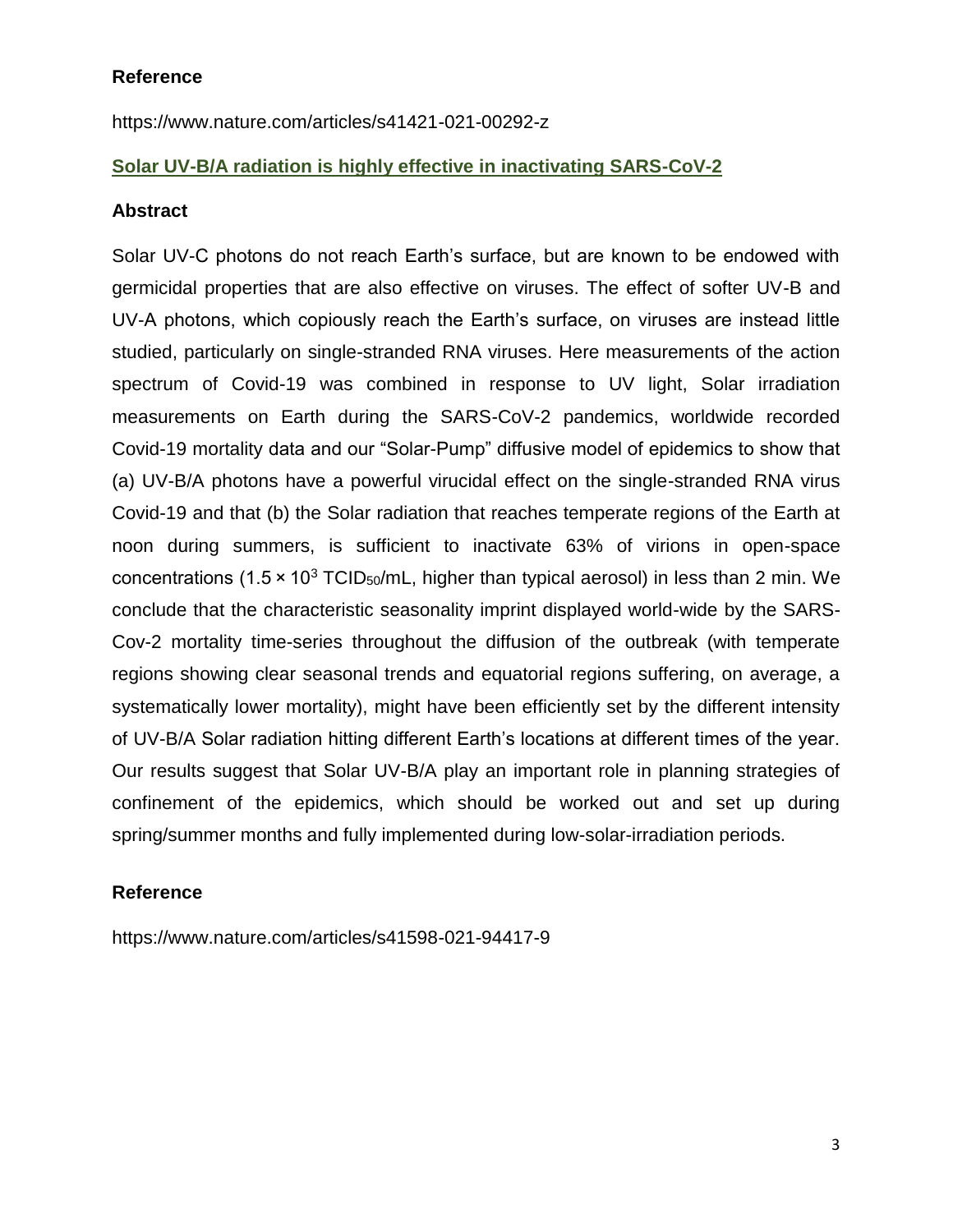## **Development and implementation of a scalable and versatile test for COVID-19 diagnostics in rural communities**

#### **Abstract**

Rapid and widespread testing of severe acute respiratory coronavirus 2 (SARS-CoV-2) is essential for an effective public health response aimed at containing and mitigating the coronavirus disease 2019 (COVID-19) pandemic. Successful health policy implementation relies on early identification of infected individuals and extensive contact tracing. However, rural communities, where resources for testing are sparse or simply absent, face distinctive challenges to achieving this success. Accordingly, the development of an academic, public land grant University laboratory-based detection assay was reported for the identification of SARS-CoV-2 in samples from various clinical specimens that can be readily deployed in areas where access to testing is limited. The test, which is a quantitative reverse transcription polymerase chain reaction (RT-qPCR)-based procedure, was validated on samples provided by the state laboratory and submitted for FDA Emergency Use Authorization. The test exhibits comparable sensitivity and exceeds specificity and inclusivity values compared to other molecular assays. Additionally, this test can be re-configured to meet supply chain shortages, modified for scale up demands, and is amenable to several clinical specimens. Test development also involved 3D engineering critical supplies and formulating a stable collection media that allowed samples to be transported for hours over a dispersed rural region without the need for a cold-chain. These two elements that were critical when shortages impacted testing and when personnel needed to reach areas that were geographically isolated from the testing center. Overall, using a robust, easy-to-adapt methodology, we show that an academic laboratory can supplement COVID-19 testing needs and help local health departments assess and manage outbreaks. This additional testing capacity is particularly germane for smaller cities and rural regions that would otherwise be unable to meet the testing demand.

#### **Reference**

https://www.nature.com/articles/s41467-021-24552-4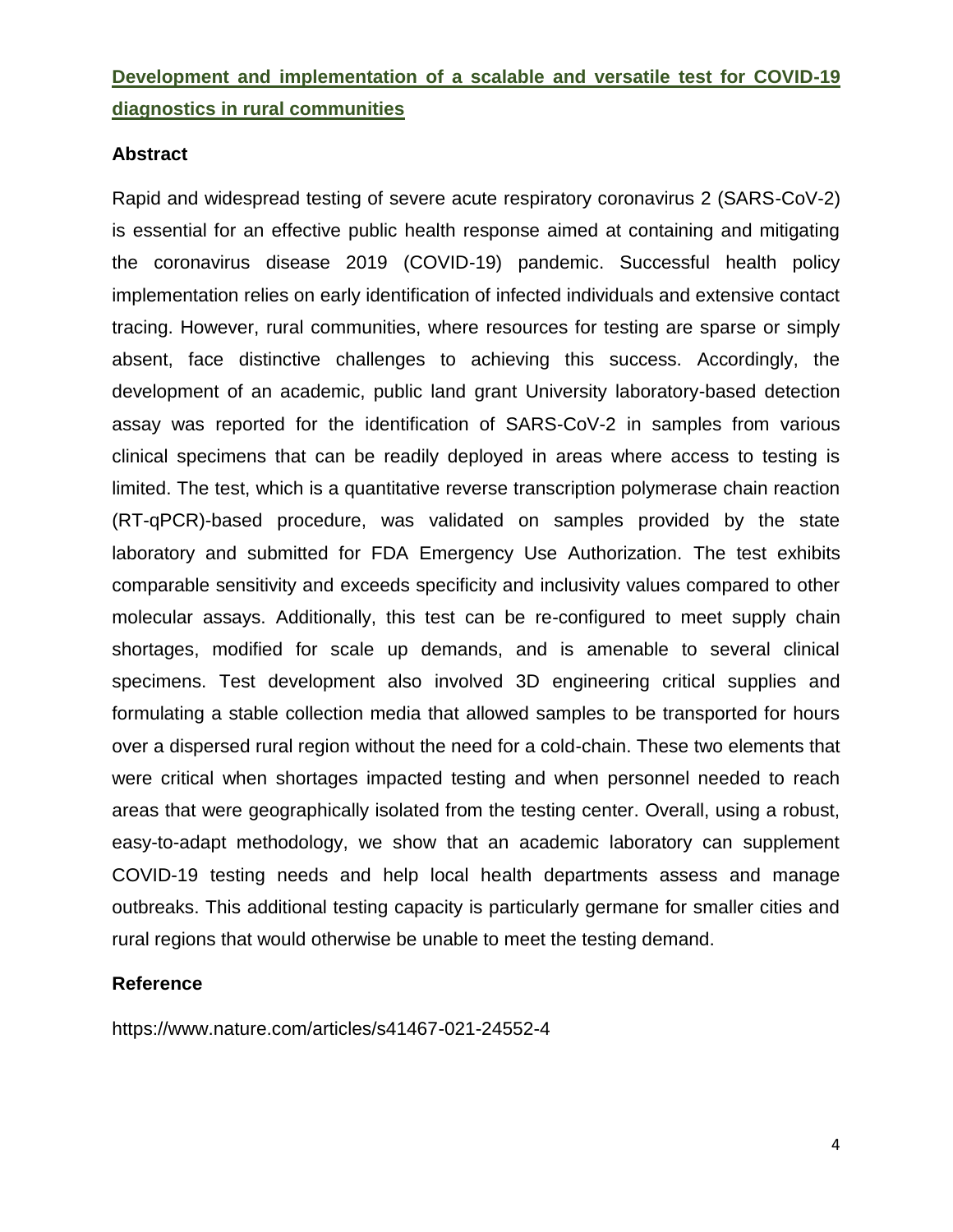# **Validation of real-time RT-PCR for detection of SARS-CoV-2 in the early stages of the COVID-19 outbreak in the Republic of Korea**

## **Abstract**

A real-time reverse transcription polymerase chain reaction (RT-qPCR) assay that does not require Emergency Use Authorization (EUA) reagents was tested and validated for the detection of severe acute respiratory syndrome coronavirus 2 (SARS-CoV-2) during the early stages of the outbreak of coronavirus disease 2019 (COVID-19) in the Republic of Korea. Early diagnosis of COVID-19 enables timely treatment and the implementation of public health measures. The sensitivity, specificity, precision, linearity, accuracy, and robustness of the RT-qPCR assay for SARS-CoV-2 detection was validated and compared its performance with that of several EUA-approved kits. The RT-qPCR assay was highly specific for SARS-CoV-2 as demonstrated by not amplifying 13 other viruses that cause respiratory diseases. The assay showed high linearity using a viral isolate from a patient with known COVID-19 as well as plasmids containing target SARS-CoV-2 genes as templates. The assay showed good repeatability and reproducibility with a coefficient of variation of 3%, and a SARS-CoV-2 limit of detection of 1 PFU/mL. The RT-qPCR-based assay is highly effective and can facilitate the early diagnosis of COVID-19 without the use of EUA-approved kits or reagents in the Republic of Korea.

#### **Reference**

https://www.nature.com/articles/s41598-021-94196-3

# **Post-traumatic stress symptoms in COVID-19 survivors: A self-report and brain imaging follow-up study**

#### **Abstract**

Previous coronavirus pandemics were associated elevated post-traumatic stress symptoms (PTSS), but the self-report and neurological basis of PTSS in patients who survived coronavirus disease 2019 (COVID-19) are largely unknown. A two-session study was conducted to record PTSS in the COVID-19 survivors discharged from hospitals for a short (i.e., about 3 months, Session 1) to a medium period (*i.e*., about 6 months, Session 2), as well as brain imaging data in Session 2. The control groups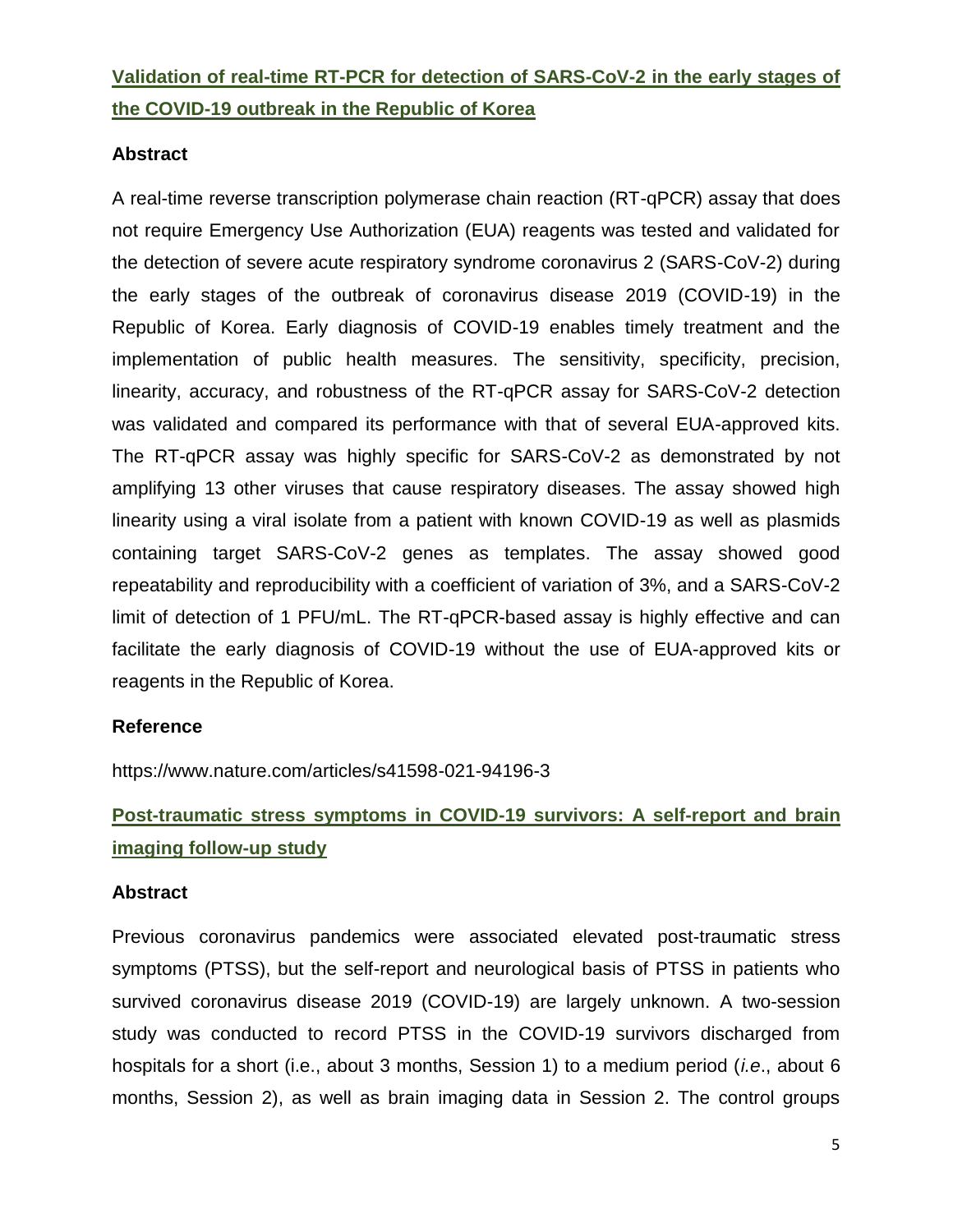were non-COVID-19 locals. Session 1 was completed for 126 COVID-19 survivors and 126 controls. Session 2 was completed for 47 COVID-19 survivors and 43 controls. The total score of post-traumatic stress disorder (PTSD) checklist for DSM-5 (PCL-5) score was significantly higher in COVID-19 survivors compared with controls in both sessions. The PCL-5 score in COVID-19 survivors was positively correlated with the duration after discharge (*r* = 0.27, *p* = 0.003 for Session 1), and increased by 20% from Session 1 to Session 2 for the survivors who participated both sessions. The increase was positively correlated with individual's test-retest duration (*r* = 0.46, *p* = 0.03). Brain structural volume and functional activity in bilateral hippocampus and amygdala were significantly larger in COVID-19 survivors compared with controls. However, the volumes of the left hippocampus and amygdala were negatively correlated with the PCL-5 score for the COVID-19 survivors. The study suggests that COVID-19 survivors might face possible PTSS deteriorations, and highlights the importance of monitoring mental wellness of COVID-19 survivors.

#### **Reference**

https://www.nature.com/articles/s41380-021-01223-w

## **Longitudinal metabolomics of human plasma reveals prognostic markers of COVID-19 disease severity**

#### **Abstract**

There is an urgent need to identify which COVID-19 patients will develop lifethreatening illness so that medical resources can be optimally allocated and rapid treatment can be administered early in the disease course, when clinical management is most effective. To aid in the prognostic classification of disease severity, we perform untargeted metabolomics on plasma from 339 patients, with samples collected at six longitudinal time points. Using the temporal metabolic profiles and machine learning, we build a predictive model of disease severity. It was discovered that a panel of metabolites measured at the time of study entry successfully determines disease severity. Through analysis of longitudinal samples, we confirm that most of these markers are directly related to disease progression and that their levels return to baseline upon disease recovery. Finally, it was validated that these metabolites are also altered in a hamster model of COVID-19.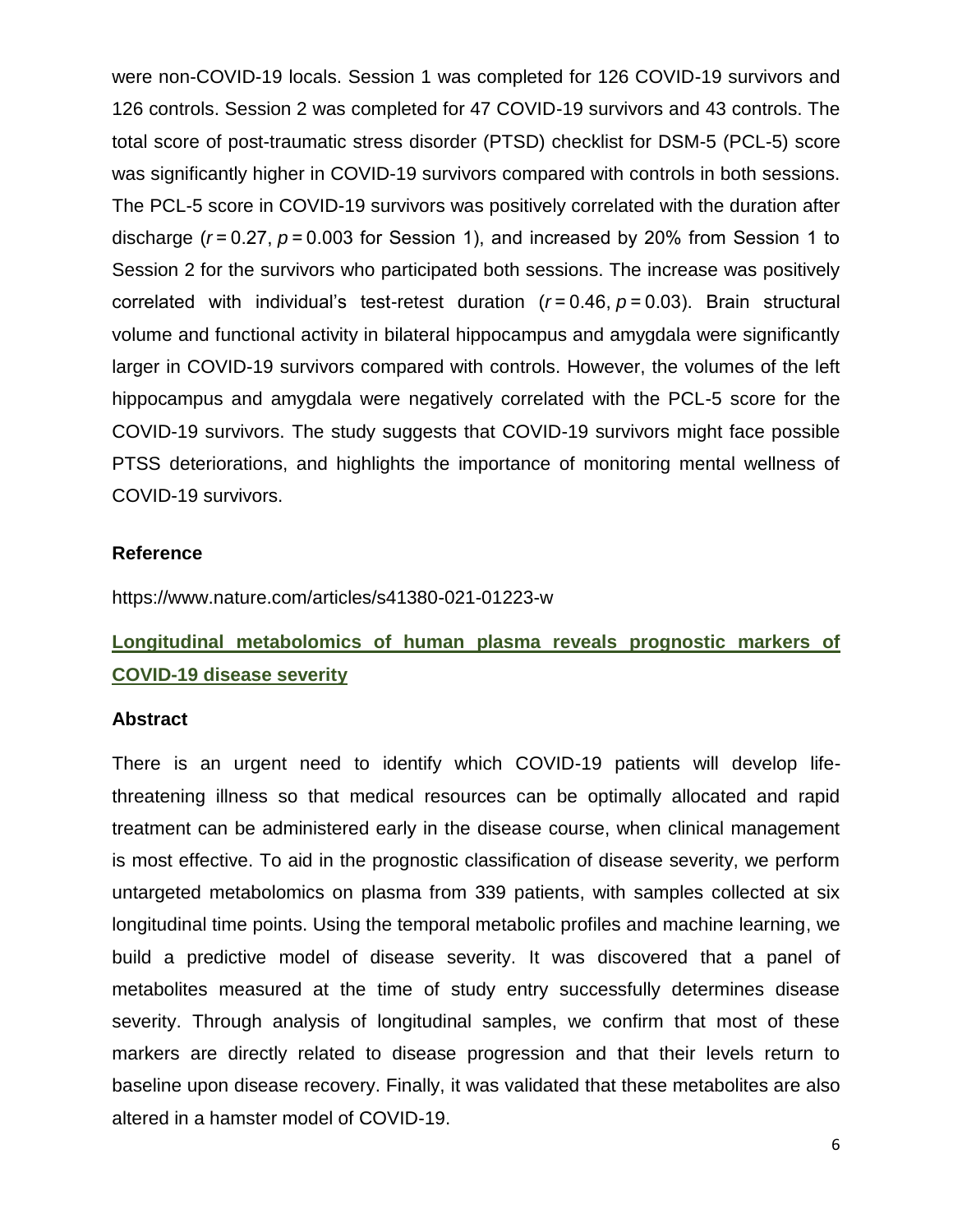## **Reference**

https://www.cell.com/cell-reports-medicine/fulltext/S2666-3791(21)00223-8

# **A benchmarking study of SARS-CoV-2 whole-genome sequencing protocols using COVID-19 patient samples**

## **Abstract**

Severe acute respiratory syndrome coronavirus 2 (SARS-CoV-2) is an emerging new type of coronavirus that is responsible for the COVID-19 pandemic and the unprecedented global health emergency. Whole-genome sequencing (WGS) of SARS-CoV-2 plays a critical role in understanding the disease. Performance variation exists across SARS-CoV-2 viral WGS technologies, but there is currently no benchmarking study comparing different WGS sequencing protocols. Seven different SARS-CoV-2 WGS library protocols were compared using RNA from patient nasopharyngeal swab samples under two storage conditions with low and high viral inputs. Large differences were found in mappability and genome coverage, and variations in sensitivity, reproducibility, and precision of single-nucleotide variant calling across different protocols. For certain amplicon-based protocols, an appropriate primer trimming step is critical for accurate single-nucleotide variant calling. The performance of protocols were ranked based on six different metrics. The findings offer guidance in choosing appropriate WGS protocols to characterize SARS-CoV-2 and its evolution.

#### **Reference**

https://www.cell.com/iscience/fulltext/S2589-0042(21)00860-9

## **Publication Date: Jul 19, 2021**

## **Ethnic differences in SARS-CoV-2 vaccine hesitancy in United Kingdom healthcare workers: Results from the UK-REACH prospective nationwide cohort study**

## **Abstract**

*Background*: In most countries, healthcare workers (HCWs) represent a priority group for vaccination against severe acute respiratory syndrome coronavirus-2 (SARS-CoV-2) due to their elevated risk of COVID-19 and potential contribution to nosocomial SARS-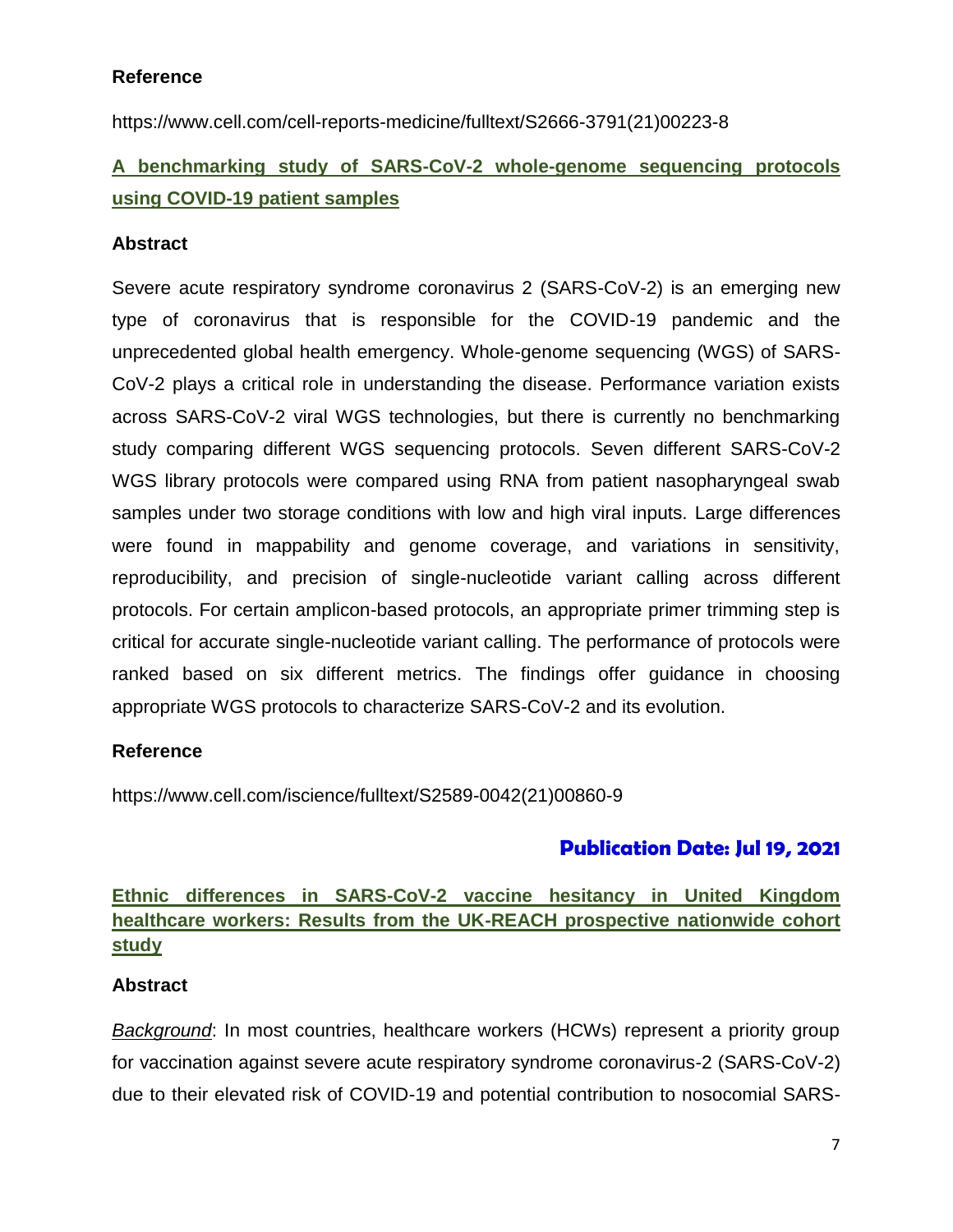CoV-2 transmission. Concerns have been raised that HCWs from ethnic minority groups are more likely to be vaccine hesitant (defined by the World Health Organisation as refusing or delaying a vaccination) than those of White ethnicity, but there are limited data on SARS-CoV-2 vaccine hesitancy and its predictors in UK HCWs.

*Methods*: Nationwide prospective cohort study and qualitative study in a multi-ethnic cohort of clinical and non-clinical UK HCWs. Ethnic differences were analyzed in SARS-CoV-2 vaccine hesitancy adjusting for demographics, vaccine trust, and perceived risk of COVID-19. Reasons were explored for hesitancy in qualitative data using a framework analysis.

*Findings*: 11,584 HCWs were included in the cohort analysis. 23% (2704) reported vaccine hesitancy. Compared to White British HCWs (21.3% hesitant), HCWs from Black Caribbean (54.2%), Mixed White and Black Caribbean (38.1%), Black African (34.4%), Chinese (33.1%), Pakistani (30.4%), and White Other (28.7%) ethnic groups were significantly more likely to be hesitant. In adjusted analysis, Black Caribbean (aOR 3.37, 95% CI 2.11 - 5.37), Black African (aOR 2.05, 95% CI 1.49 - 2.82), White Other ethnic groups (aOR 1.48, 95% CI 1.19 - 1.84) were significantly more likely to be hesitant. Other independent predictors of hesitancy were younger age, female sex, higher score on a COVID-19 conspiracy beliefs scale, lower trust in employer, lack of influenza vaccine uptake in the previous season, previous COVID-19, and pregnancy. Qualitative data from 99 participants identified the following contributors to hesitancy: lack of trust in government and employers, safety concerns due to the speed of vaccine development, lack of ethnic diversity in vaccine studies, and confusing and conflicting information. Participants felt uptake in ethnic minority communities might be improved through inclusive communication, involving HCWs in the vaccine rollout, and promoting vaccination through trusted networks.

*Interpretation*: Despite increased risk of COVID-19, HCWs from some ethnic minority groups are more likely to be vaccine hesitant than their White British colleagues. Strategies to build trust and dispel myths surrounding the COVID-19 vaccine in these communities are urgently required. Emphasis should be placed on the safety and benefit of SARS-CoV-2 vaccination in pregnancy and in those with previous COVID-19. Public health communications should be inclusive, non-stigmatising and utilise trusted networks.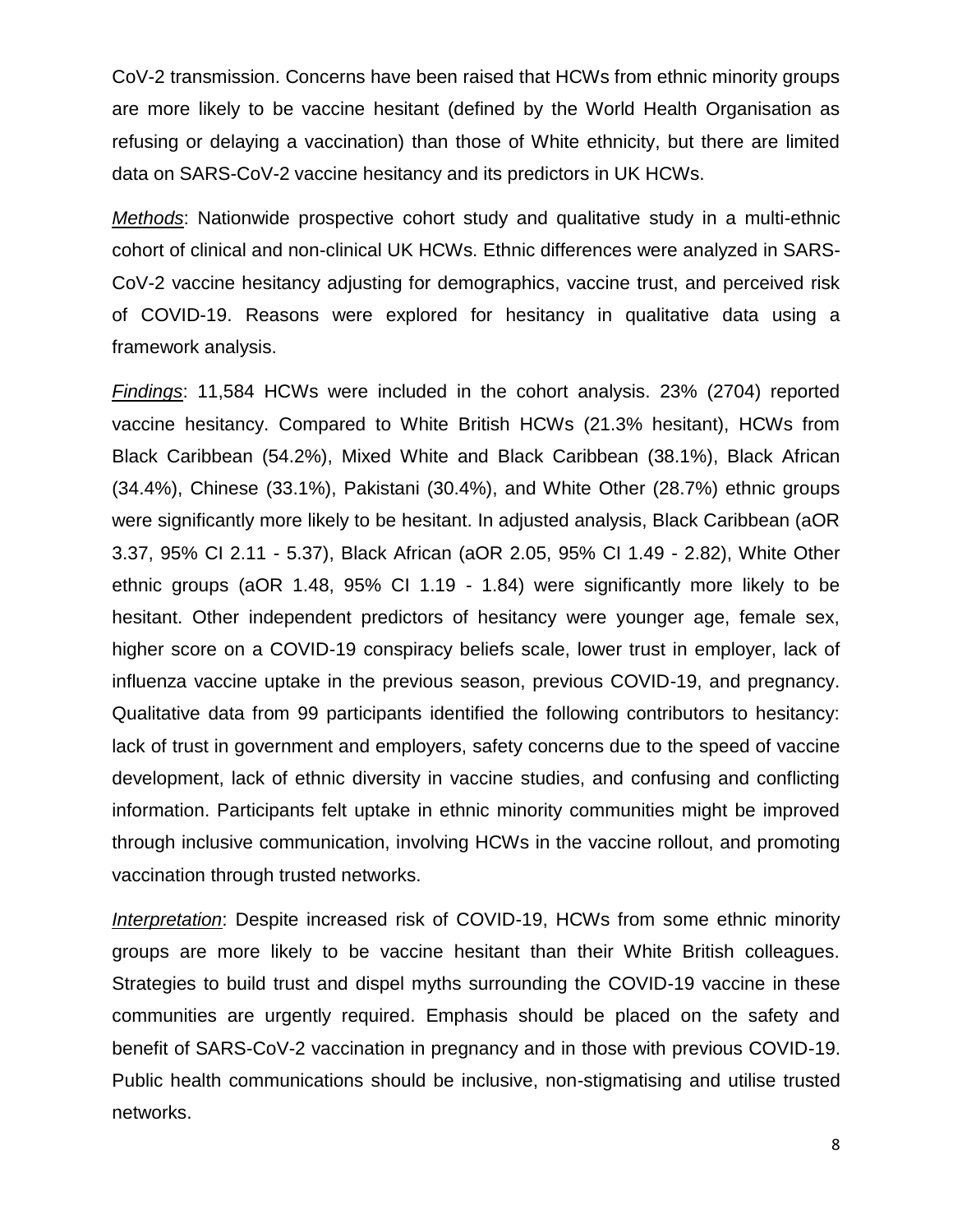#### **Reference**

https://www.thelancet.com/journals/lanepe/article/PIIS2666-7762(21)00157-5/fulltext

## **Targeted metabolomics identifies high performing diagnostic and prognostic biomarkers for COVID-19**

### **Abstract**

Research exploring the development and outcome of COVID-19 infections has led to the need to find better diagnostic and prognostic biomarkers. This cross-sectional study used targeted metabolomics to identify potential COVID-19 biomarkers that predicted the course of the illness by assessing 110 endogenous plasma metabolites from individuals admitted to a local hospital for diagnosis/treatment. Patients were classified into four groups ( $\approx$  40 each) according to standard polymerase chain reaction (PCR) COVID-19 testing and disease course: PCR−/controls (i.e., non-COVID controls), PCR+/not-hospitalized, PCR+/hospitalized, and PCR+/intubated. Blood samples were collected within 2 days of admission/PCR testing. Metabolite concentration data, demographic data and clinical data were used to propose biomarkers and develop optimal regression models for the diagnosis and prognosis of COVID-19. The area under the receiver operating characteristic curve (AUC; 95% CI) was used to assess each models' predictive value. A panel that included the kynurenine: tryptophan ratio, lysoPC a C26:0, and pyruvic acid discriminated non-COVID controls from PCR+/nothospitalized (AUC = 0.947; 95% CI 0.931–0.962). A second panel consisting of C10:2, butyric acid, and pyruvic acid distinguished PCR+/not-hospitalized from PCR+/hospitalized and PCR+/intubated (AUC = 0.975; 95% CI 0.968–0.983). Only lysoPC a C28:0 differentiated PCR+/hospitalized from PCR+/intubated patients (AUC = 0.770; 95% CI 0.736–0.803). If additional studies with targeted metabolomics confirm the diagnostic value of these plasma biomarkers, such panels could eventually be of clinical use in medical practice.

#### **Reference**

https://www.nature.com/articles/s41598-021-94171-y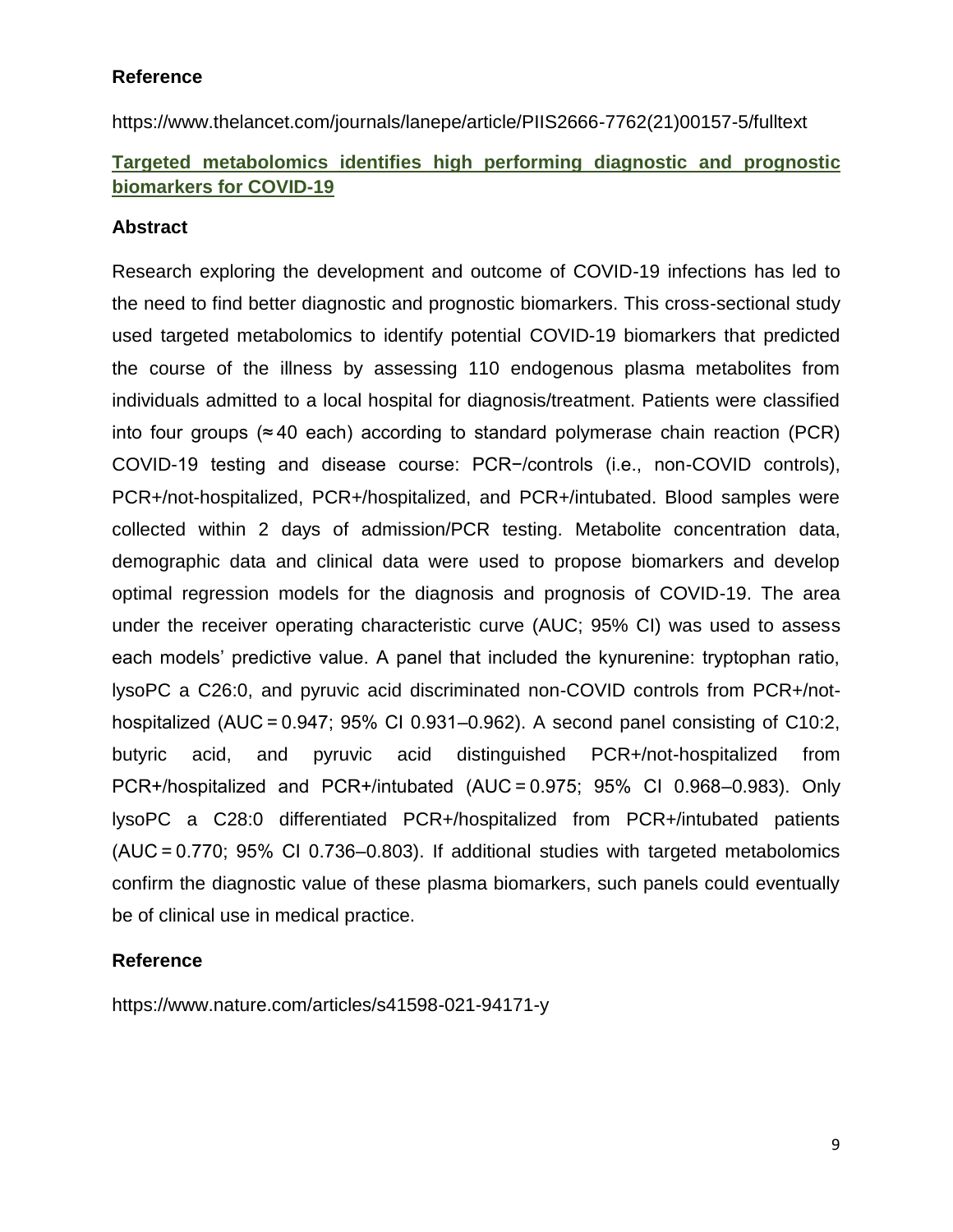## **Frequency and phenotype of headache in COVID-19: A study of 2194 patients**

#### **Abstract**

To estimate the frequency of headache in patients with confirmed COVID-19 and characterize the phenotype of headache attributed to COVID-19, comparing patients depending on the need of hospitalization and sex, an observational study was done. All eligible patients were systematically screened from a reference population of 261,431 between March 8 (first case) and April 11, 2020. A physician administered a survey assessing demographic and clinical data and the phenotype of the headache. During the study period, 2194 patients out of the population at risk were diagnosed with COVID-19. Headache was described by 514/2194 patients (23.4%, 95% CI 21.7– 25.3%), including 383/1614 (23.7%) outpatients and 131/580 (22.6%) inpatients. The headache phenotype was studied in detail in 458 patients (mean age, 51 years; 72% female; prior history of headache, 49%). Headache was the most frequent first symptom of COVID-19. Median headache onset was within 24 h, median duration was 7 days and persisted after 1 month in 13% of patients. Pain was bilateral (80%), predominantly frontal (71%), with pressing quality (75%), of severe intensity. Systemic symptoms were present in 98% of patients. Headache frequency and phenotype was similar in patients with and without need for hospitalization and when comparing male and female patients, being more intense in females.

#### **Reference**

https://www.nature.com/articles/s41598-021-94220-6

## **Cardiomyocytes recruit monocytes upon SARS-CoV-2 infection by secreting CCL2**

#### **Abstract**

Heart injury has been reported in up to 20% of COVID-19 patients, yet the cause of myocardial histopathology remains unknown. Here, using an established *in vivo* hamster model, it was demonstrated that SARS-CoV-2 can be detected in cardiomyocytes of infected animals. Furthermore, it was found damaged cardiomyocytes in hamsters and COVID-19 autopsy samples. To explore the mechanism, we show that both human pluripotent stem cell-derived cardiomyocytes (hPSC-derived CMs) and adult cardiomyocytes (CMs) can be productively infected by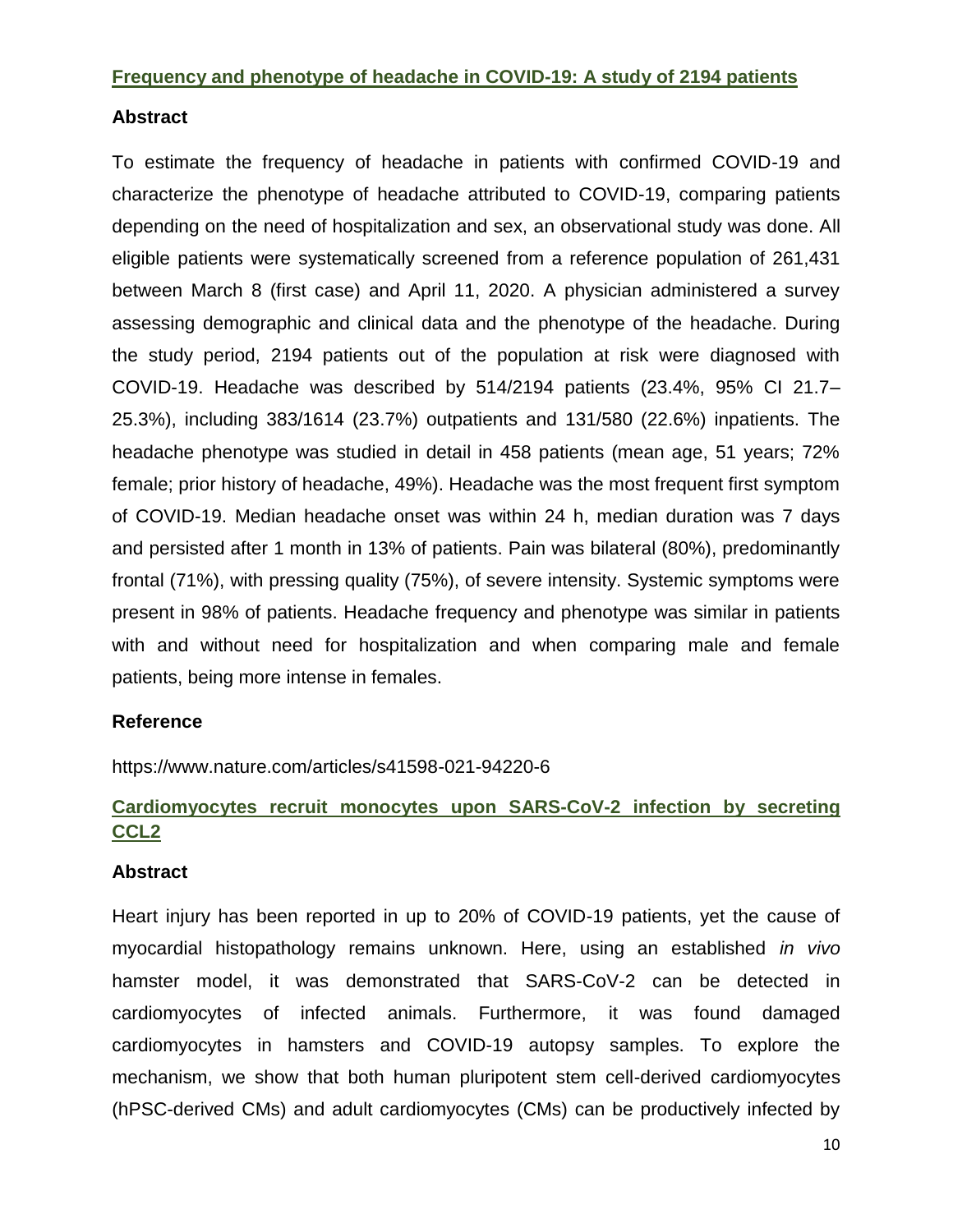SARS-CoV-2, leading to secretion of the monocyte chemoattractant cytokine CCL2 and subsequent monocyte recruitment. Increased CCL2 expression and monocyte infiltration was also observed in the hearts of infected hamsters. Although infected CMs suffer damage, we find that the presence of macrophages significantly reduces SARS-CoV-2 infected CMs. Overall, the study provides direct evidence that SARS-CoV-2 infects CMs *in vivo* and suggests a mechanism of immune-cell infiltration and histopathology in heart tissues of COVID-19 patients.

#### **Reference**

https://www.cell.com/stem-cell-reports/fulltext/S2213-6711(21)00378-7

## **Development of safe and highly protective live-attenuated SARS-CoV-2 vaccine candidates by genome recoding**

#### **Abstract**

Safe and effective vaccines are urgently needed to stop the pandemic caused by severe acute respiratory syndrome coronavirus 2 (SARS-CoV-2). A series of live attenuated vaccine candidates were constructed by large-scale recoding of the SARS-CoV-2 genome and assess their safety and efficacy in Syrian hamsters. Animals were vaccinated with a single dose of the respective recoded virus and challenged 21 days later. Two of the tested viruses do not cause clinical symptoms but are highly immunogenic and induce strong protective immunity. Attenuated viruses replicate efficiently in the upper but not in the lower airways, causing only mild pulmonary histopathology. After challenge, hamsters develop no signs of disease and rapidly clear challenge virus: at no time could infectious virus be recovered from the lungs of infected animals. The ease with which attenuated virus candidates can be produced and administered favors their further development as vaccines to combat the ongoing pandemic.

#### **Reference**

https://www.cell.com/cell-reports/fulltext/S2211-1247(21)00920-7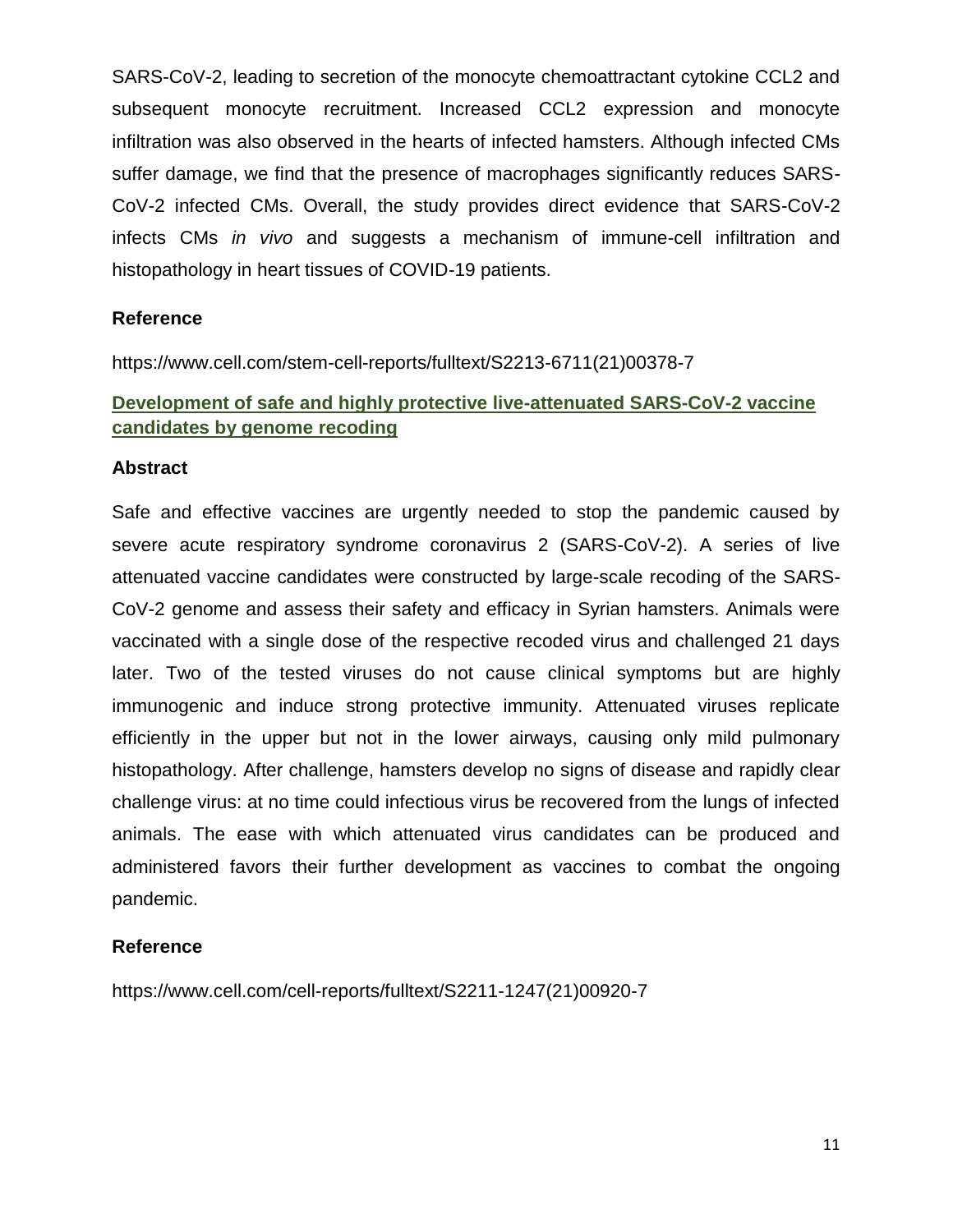#### **Inhibitors of VPS34 and fatty-acid metabolism suppress SARS-CoV-2 replication**

#### **Abstract**

Coronaviruses rely on host membranes for entry, establishment of replication centers, and egress. Compounds targeting cellular membrane biology and lipid biosynthetic pathways have previously shown promise as antivirals and are actively being pursued as treatments for other conditions. Here, small molecule inhibitors were tested that target the PI3 kinase VPS34 or fatty acid metabolism for anti-severe acute respiratory syndrome coronavirus 2 (SARS-CoV-2) activity. The studies determine that compounds targeting VPS34 are potent SARS-CoV-2 inhibitors. Mechanistic studies with compounds targeting multiple steps up- and downstream of fatty acid synthase (FASN) identify the importance of triacylglycerol production and protein palmitoylation as requirements for efficient viral RNA synthesis and infectious virus production. Further, FASN knockout results in significantly impaired SARS-CoV-2 replication that can be rescued with fatty acid supplementation. Together, these studies clarify roles for VPS34 and fatty acid metabolism in SARS-CoV-2 replication and identify promising avenues for the development of countermeasures against SARS-CoV-2.

#### **Reference**

[https://www.cell.com/cell-reports/fulltext/S2211-1247\(21\)00906-2](https://www.cell.com/cell-reports/fulltext/S2211-1247(21)00906-2)

## **Publication Date: Jul 18, 2021**

# **Mask use in community settings in the context of COVID-19: A systematic review of ecological data**

#### **Abstract**

*Background*: The wearing of medical and non-medical masks by the general public in community settings is one intervention that is important for the reduction of SARS-CoV-2 transmission, and has been the subject of considerable research, policy, advocacy and debate. Several observational studies have used ecological (population-level) data to assess the effect of masks on transmission, hospitalization, and mortality at the region or community level.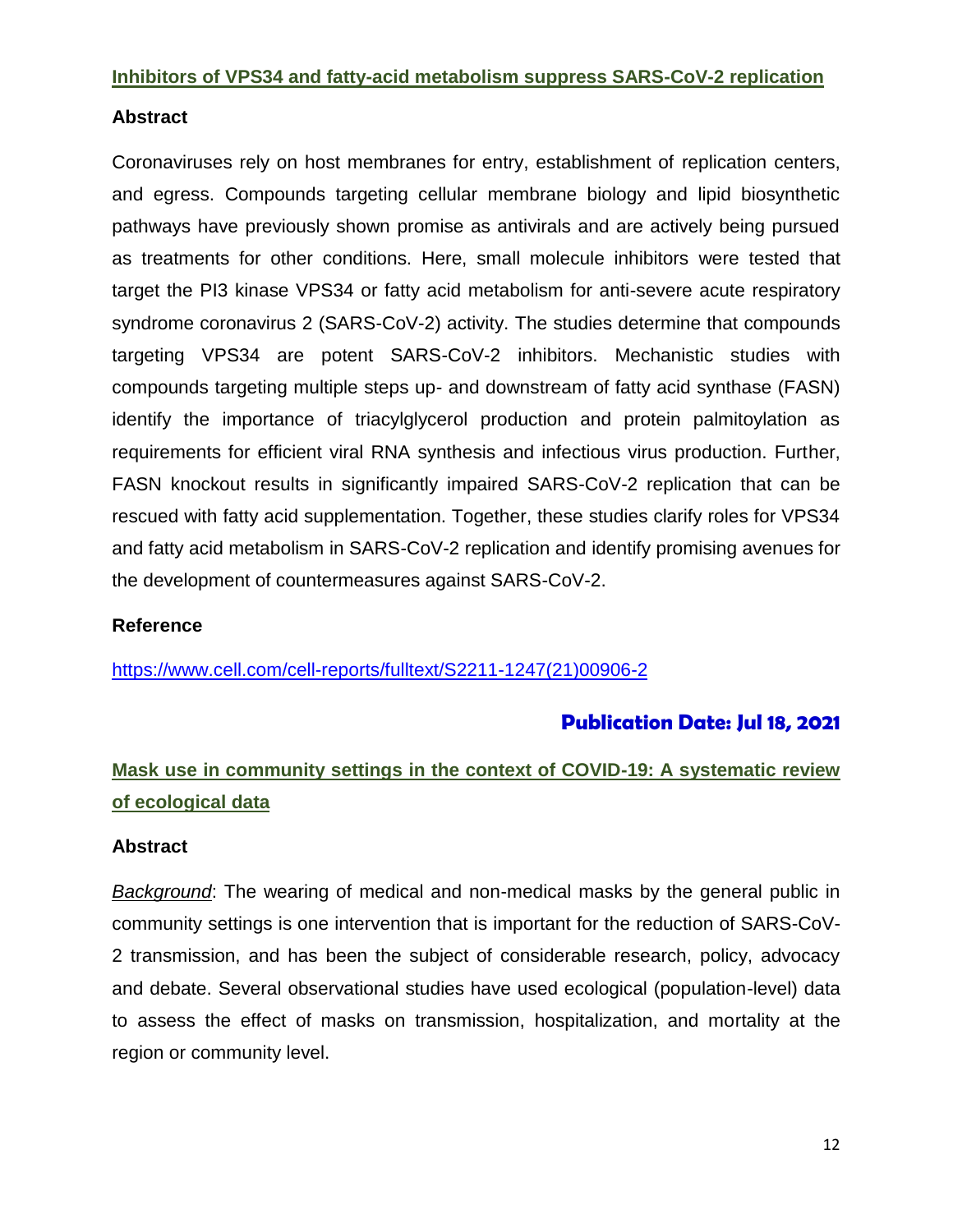*Methods*: This systematic review was undertaken to summarize the study designs, outcomes, and key quality indicators of using ecological data to evaluate the association between mask wearing and COVID-19 outcomes. The World Health Organization (WHO) COVID-19 global literature database was searched up to 5 March 2021 for studies reporting the impact of mask use in community settings on outcomes related to SARS-CoV-2 transmission using ecological data.

*Findings*: Twenty one articles were identified that analysed ecological data to assess the protective effect of policies mandating community mask wearing. All studies reported SARS-CoV-2 benefits in terms of reductions in either the incidence, hospitalization, or mortality, or a combination of these outcomes. Few studies assessed compliance to mask wearing policies or controlled for the possible influence of other preventive measures such as hand hygiene and physical distancing, and information about compliance to these policies was lacking.

*Interpretation*: Ecological studies have been cited as evidence to advocate for the adoption of universal masking policies. The studies summarized by this review suggest that community mask policies may reduce the population-level burden of SARS-CoV-2. Methodological limitations, in particular controlling for the actual practice of mask wearing and other preventive policies make it difficult to determine causality. There are several important limitations to consider for improving the validity of ecological data.

#### **Reference**

https://www.thelancet.com/journals/eclinm/article/PIIS2589-5370(21)00304-7/fulltext

#### **Publication Date: Jul 17, 2021**

## **Implementation of a pooled surveillance testing program for asymptomatic SARS-CoV-2 infections in K-12 schools and universities**

#### **Abstract**

*Background*: The negative impact of continued school closures during the height of the COVID-19 pandemic warrants the establishment of cost-effective strategies for surveillance and screening to safely reopen and monitor for potential in-school transmission. Here, a novel approach was presented to increase the availability of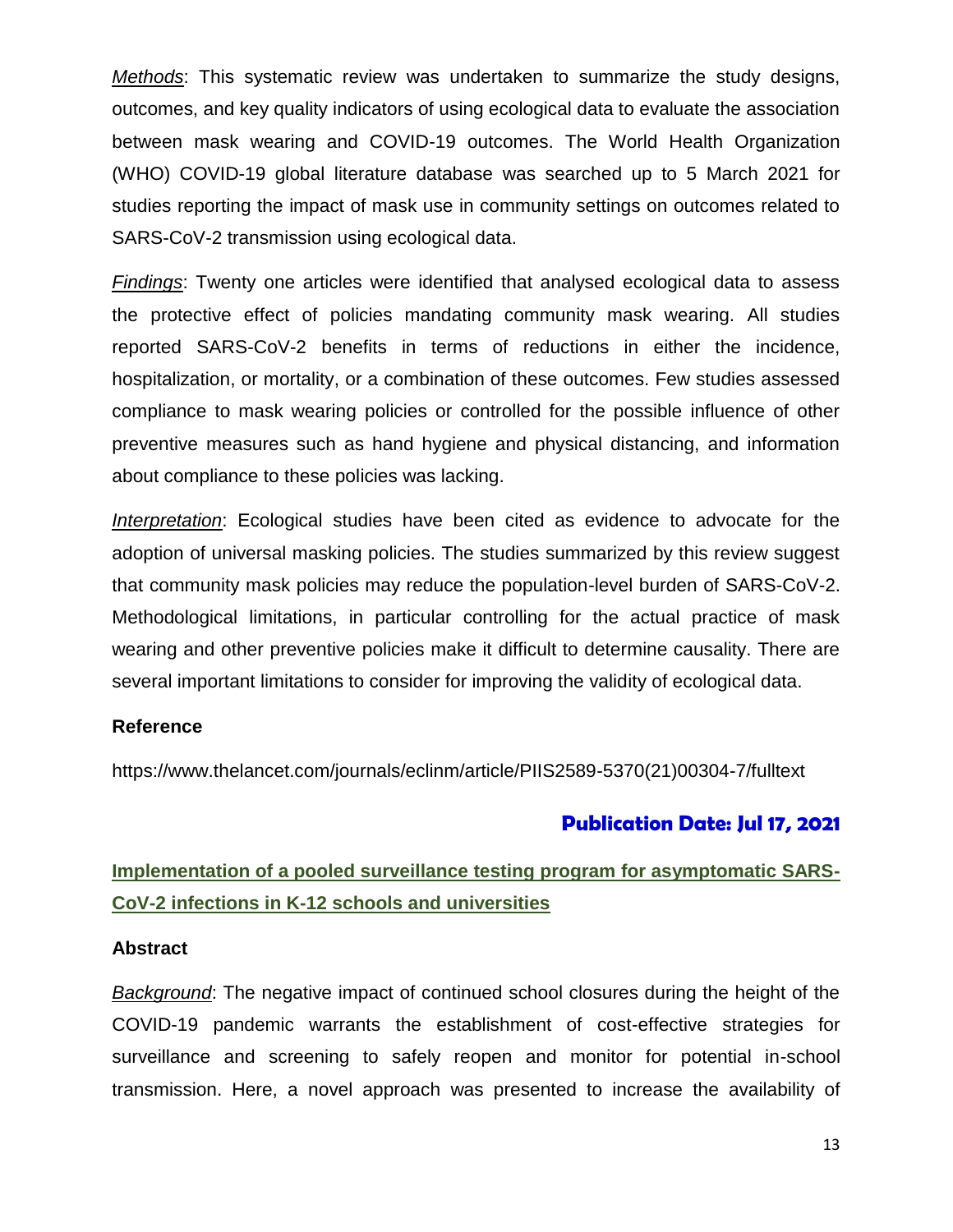repetitive and routine COVID-19 testing that may ultimately reduce the overall viral burden in the community.

*Methods*: A testing program was implemented using the SalivaClear pooled surveillance method that included students, faculty and staff from K-12 schools (student age range 5–18 years) and universities (student age range >18 years) across the country (Mirimus Clinical Labs, Brooklyn, NY). The data analysis was performed using descriptive statistics, kappa agreement, and outlier detection analysis.

*Findings*: From August 27, 2020 until January 13, 2021, 253,406 saliva specimens were self-collected from students, faculty and staff from 93 K-12 schools and 18 universities. Pool sizes of up to 24 samples were tested over a 20-week period. Pooled testing did not significantly alter the sensitivity of the molecular assay in terms of both qualitative (100% detection rate on both pooled and individual samples) and quantitative (comparable cycle threshold (Ct) values between pooled and individual samples) measures. The detection of SARS-CoV-2 in saliva was comparable to the nasopharyngeal swab. Pooling samples substantially reduced the costs associated with PCR testing and allowed schools to rapidly assess transmission and adjust prevention protocols as necessary. In one instance, in-school transmission of the virus was determined within the main office and led to review and revision of heating, ventilating and air-conditioning systems.

*Interpretation*: By establishing low-cost, weekly testing of students and faculty, pooled saliva analysis for the presence of SARS-CoV-2 enabled schools to determine whether transmission had occurred, make data-driven decisions, and adjust safety protocols. A strong evidence was provided that pooled testing may be a fundamental component to the reopening of schools by minimizing the risk of in-school transmission among students and faculty.

#### **Reference**

[https://www.thelancet.com/journals/eclinm/article/PIIS2589-5370\(21\)00308-4/fulltext](https://www.thelancet.com/journals/eclinm/article/PIIS2589-5370(21)00308-4/fulltext)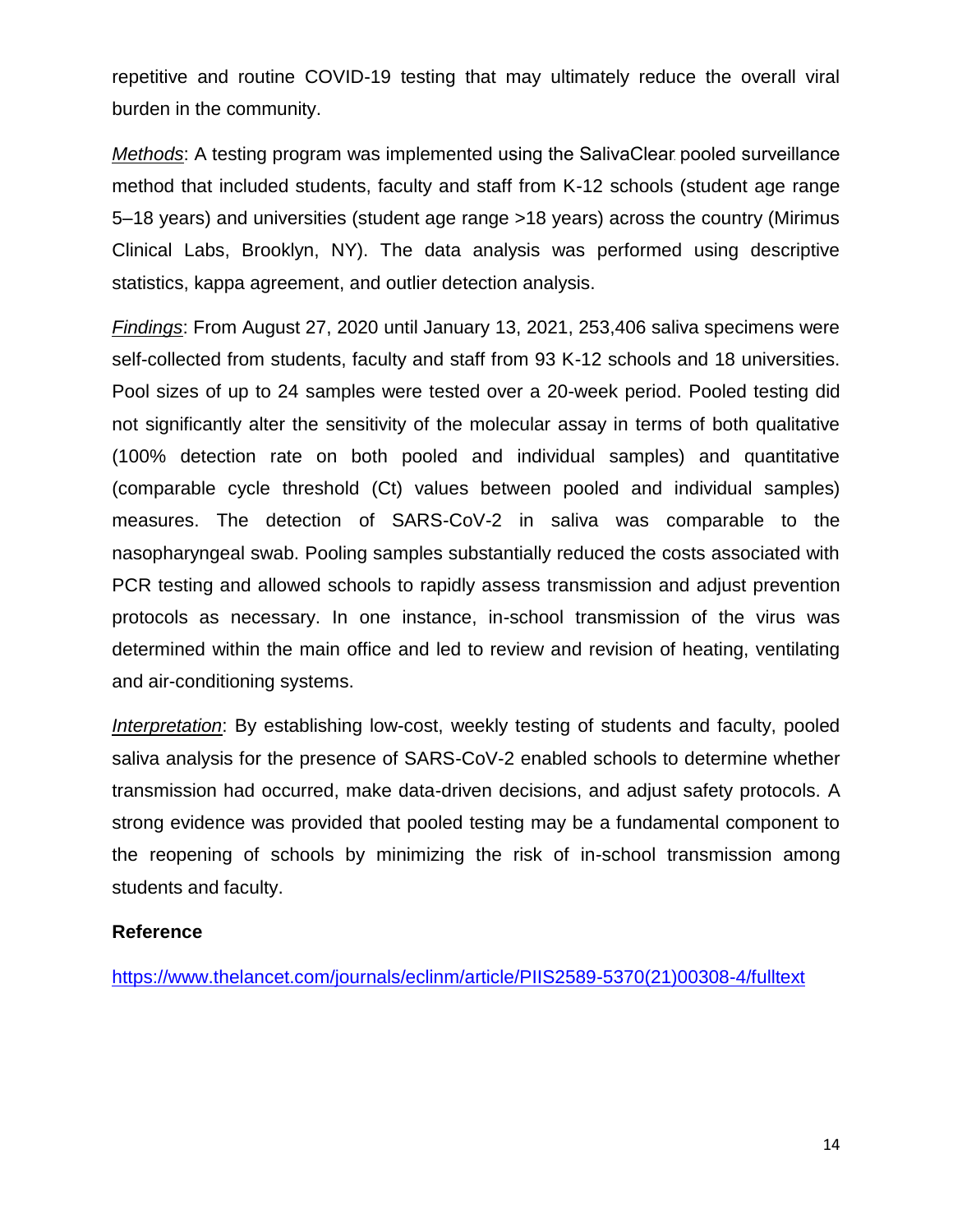# **Characterisation of in-hospital complications associated with COVID-19 using the ISARIC WHO Clinical Characterisation Protocol UK: A prospective, multicentre cohort study**

#### **Abstract**

*Background*: COVID-19 is a multisystem disease and patients who survive might have in-hospital complications. These complications are likely to have important short-term and long-term consequences for patients, health-care utilisation, health-care system preparedness, and society amidst the ongoing COVID-19 pandemic. Our aim was to characterise the extent and effect of COVID-19 complications, particularly in those who survive, using the International Severe Acute Respiratory and Emerging Infections Consortium WHO Clinical Characterisation Protocol UK.

*Methods*: We did a prospective, multicentre cohort study in 302 UK health-care facilities. Adult patients aged 19 years or older, with confirmed or highly suspected SARS-CoV-2 infection leading to COVID-19 were included in the study. The primary outcome of this study was the incidence of in-hospital complications, defined as organ-specific diagnoses occurring alone or in addition to any hallmarks of COVID-19 illness. We used multilevel logistic regression and survival models to explore associations between these outcomes and in-hospital complications, age, and pre-existing comorbidities.

*Findings*: Between Jan 17 and Aug 4, 2020, 80 388 patients were included in the study. Of the patients admitted to hospital for management of COVID-19, 49·7% (36 367 of 73 197) had at least one complication. The mean age of our cohort was 71·1 years (SD 18·7), with 56·0% (41 025 of 73 197) being male and 81·0% (59 289 of 73 197) having at least one comorbidity. Males and those aged older than 60 years were most likely to have a complication (aged ≥60 years: 54·5% [16 579 of 30 416] in males and 48·2% [11 707 of 24 288] in females; aged <60 years: 48·8% [5179 of 10 609] in males and 36·6% [2814 of 7689] in females). Renal (24·3%, 17 752 of 73 197), complex respiratory (18·4%, 13 486 of 73 197), and systemic (16·3%, 11 895 of 73 197) complications were the most frequent. Cardiovascular (12·3%, 8973 of 73 197), neurological (4·3%, 3115 of 73 197), and gastrointestinal or liver (10·8%, 7901 of 73 197) complications were also reported.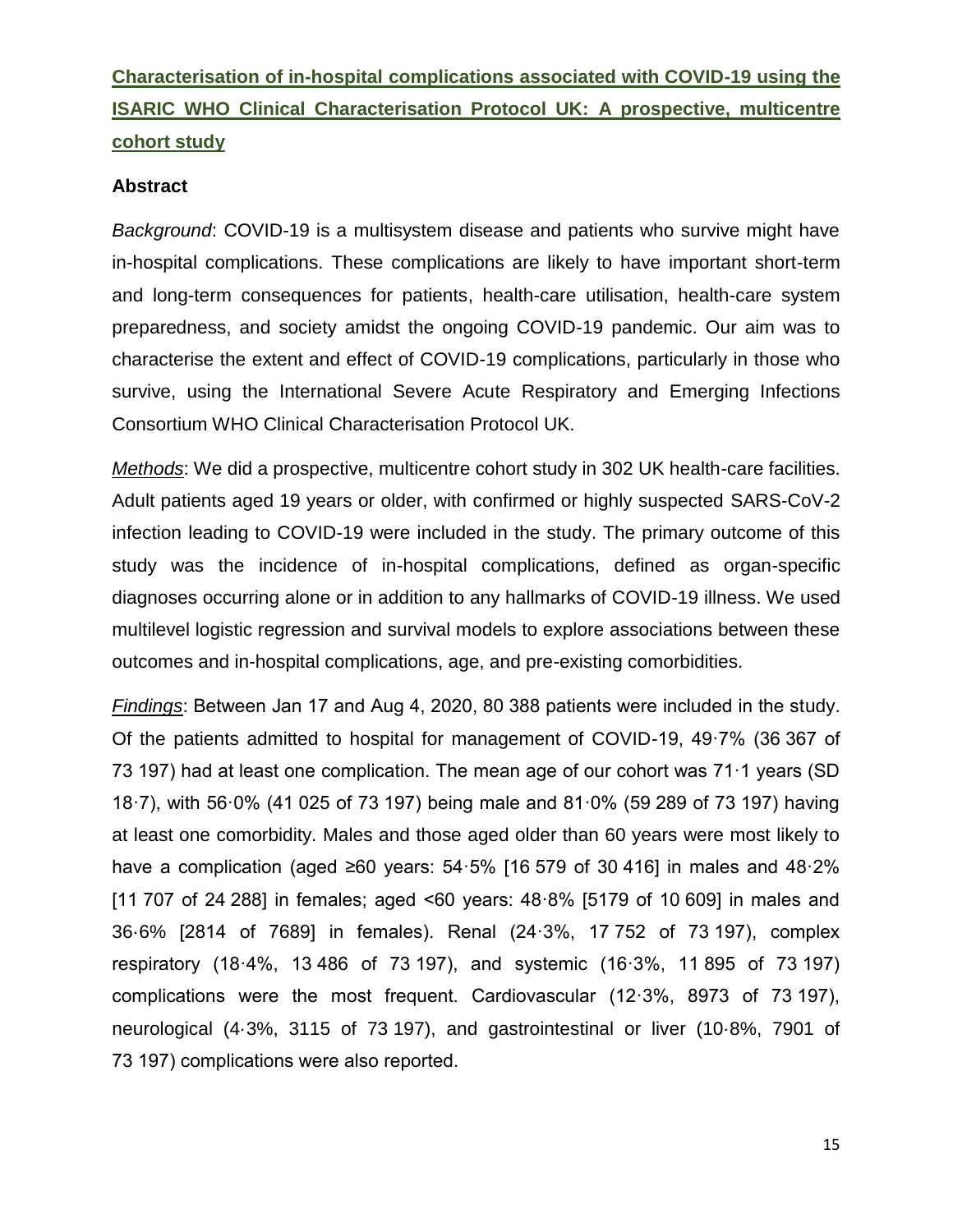*Interpretation*: Complications and worse functional outcomes in patients admitted to hospital with COVID-19 are high, even in young, previously healthy individuals. Acute complications are associated with reduced ability to self-care at discharge, with neurological complications being associated with the worst functional outcomes. COVID-19 complications are likely to cause a substantial strain on health and social care in the coming years. These data will help in the design and provision of services aimed at the post-hospitalisation care of patients with COVID-19.

#### **Reference**

https://www.thelancet.com/journals/lancet/article/PIIS0140-6736(21)00799-6/fulltext

## **Publication Date: Jul 16, 2021**

# **Safety and Immunogenicity of a DNA SARS-CoV-2 vaccine (ZyCoV-D): Results of an open-label, non-randomized phase I part of phase I/II clinical study by intradermal route in healthy subjects in India**

#### **Abstract**

*Background*: ZyCoV-D is a DNA vaccine candidate, which comprises a plasmid DNA carrying spike-S gene of SARS-CoV-2 virus along with gene coding for signal peptide. The spike(S) region includes the receptor-binding domain (RBD), which binds to the human angiotensin converting Enzyme (ACE)-2 receptor and mediates the entry of virus inside the cell.

*Methods*: A single-center, open-label, non-randomized, Phase 1 trial was conducted in India between July 2020 and October 2020. Healthy adults aged between 18 and 55 years were sequentially enrolled and allocated to one of four treatment arms in a dose escalation manner. Three doses of vaccine were administered 28 days apart and each subject was followed up for 28 days post third dose to evaluate safety and immunogenicity.

*Findings*: Out of 126 individuals screened for eligibility. Forty-eight subjects (mean age 34·9 years) were enrolled and vaccinated in the Phase 1 study Overall, 12/48 (25%) subjects reported at least one AE (i.e. combined solicited and unsolicited) during the study. There were no deaths or serious adverse events reported in Phase 1 of the study. The proportion of subjects who seroconverted based on IgG titers on day 84 was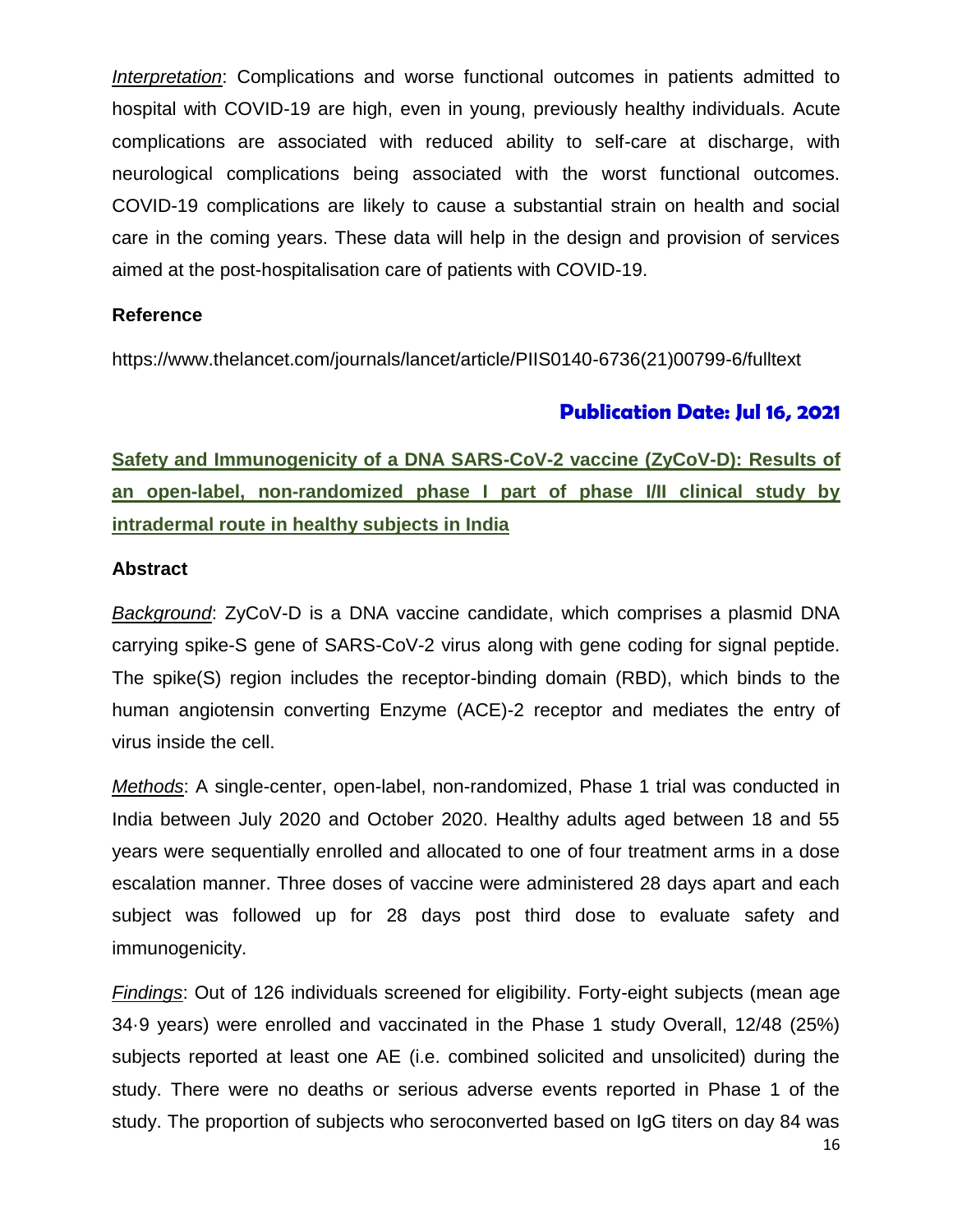4/11 (36·36%), 4/12 (33·33%), 10/10 (100·00%) and 8/10 (80·00%) in the treatment Arm 1 (1 mg: Needle), Arm 2 (1 mg: NFIS), Arm 3 (2 mg: Needle) and Arm 4 (2 mg: NFIS), respectively.

*Interpretation*: ZyCoV-D vaccine is found to be safe, well-tolerated and immunogenic in the Phase 1 trial. These findings suggested that the DNA vaccine warranted further investigation.

#### **Reference**

https://www.thelancet.com/journals/eclinm/article/PIIS2589-5370(21)00300-X/fulltext

#### *In vitro* **efficacy of artemisinin-based treatments against SARS-CoV-2**

#### **Abstract**

Effective and affordable treatments for patients suffering from coronavirus disease 2019 (COVID-19), caused by severe acute respiratory syndrome coronavirus 2 (SARS-CoV-2), are needed. *In vitro* efficacy of Artemisia annua extracts as well as artemisinin, artesunate, and artemether against SARS-CoV-2, were reported. The latter two are approved active pharmaceutical ingredients of anti-malarial drugs. Concentration– response antiviral treatment assays, based on immunostaining of SARS-CoV-2 spike glycoprotein, revealed that treatment with all studied extracts and compounds inhibited SARS-CoV-2 infection of VeroE6 cells, human hepatoma Huh7.5 cells and human lung cancer A549-hACE2 cells, without obvious influence of the cell type on antiviral efficacy. In treatment assays, artesunate proved most potent (range of 50% effective concentrations (EC50) in different cell types: 7–12 µg/mL), followed by artemether (53– 98 µg/mL), A. annua extracts (83–260 µg/mL) and artemisinin (151 to at least 208 µg/mL). The selectivity indices (SI), calculated based on treatment and cell viability assays, were mostly below 10 (range 2 to 54), suggesting a small therapeutic window. Time-of-addition experiments in A549-hACE2 cells revealed that artesunate targeted SARS-CoV-2 at the post-entry level. Peak plasma concentrations of artesunate exceeding EC50 values can be achieved. Clinical studies are required to further evaluate the utility of these compounds as COVID-19 treatment.

#### **Reference**

https://www.nature.com/articles/s41598-021-93361-y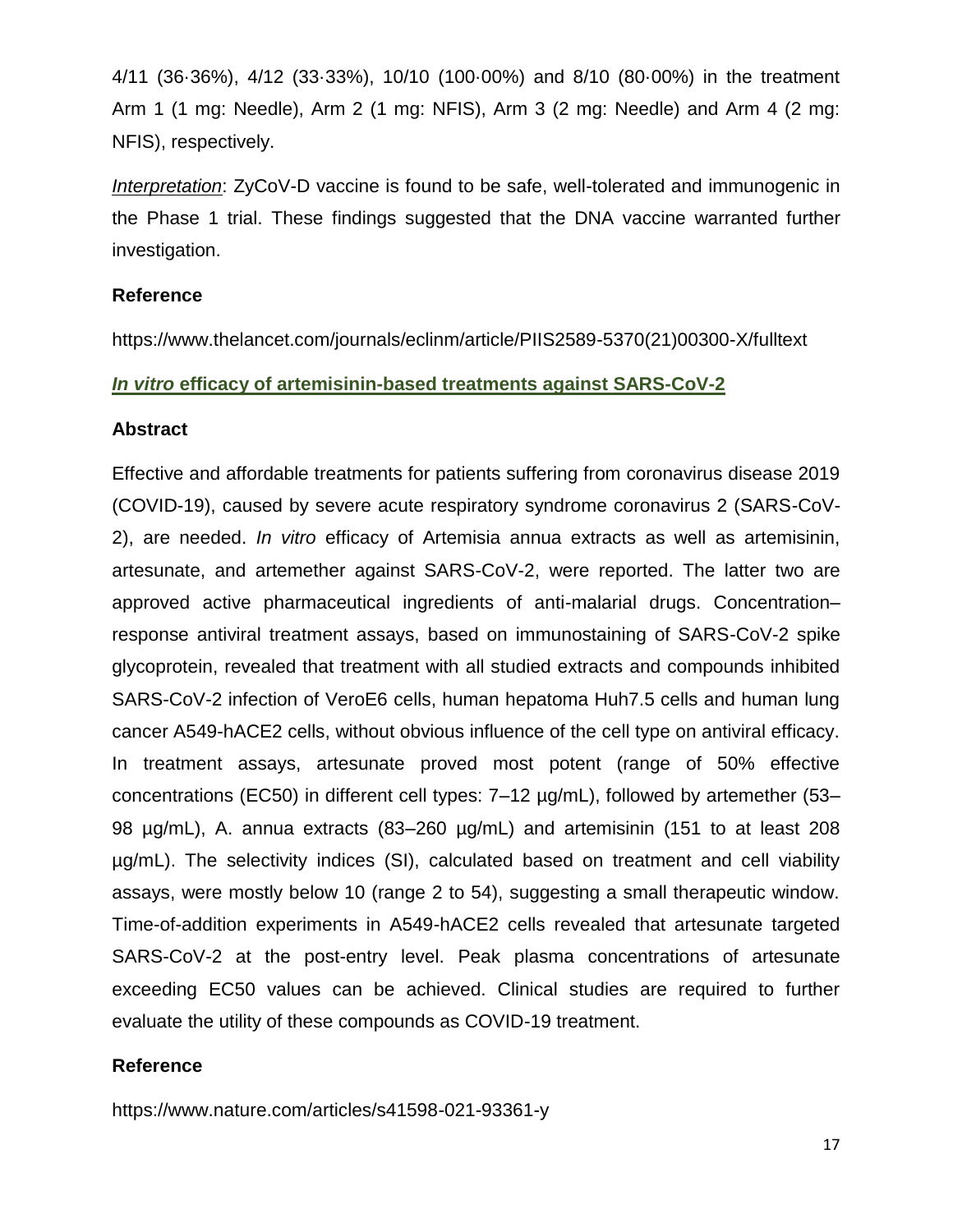**The impact of the COVID-19 pandemic on influenza, respiratory syncytial virus, and other seasonal respiratory virus circulation in Canada: A population-based study**

#### **Abstract**

*Background*: The ongoing coronavirus disease 2019 (COVID-19) pandemic has resulted in implementation of public health measures worldwide to mitigate disease spread, including; travel restrictions, lockdowns, messaging on handwashing, use of face coverings and physical distancing. As the pandemic progresses, exceptional decreases in seasonal respiratory viruses are increasingly reported. We aimed to evaluate the impact of the pandemic on laboratory confirmed detection of seasonal non-SARS-CoV-2 respiratory viruses in Canada.

*Methods*: Epidemiologic data were obtained from the Canadian Respiratory Virus Detection Surveillance System. Weekly data from the week ending 30th August 2014 until the week ending the 13th March 2021 were analysed. Trends were compared in laboratory detection and test volumes during the 2020/2021 season with pre-pandemic seasons from 2014 to 2019.

*Findings*: A dramatically lower percentage of tests positive was observed for all seasonal respiratory viruses during 2020-2021, compared to pre-pandemic seasons. For influenza A and B the percent positive decreased to 0•0015 and 0•0028 times that of pre-pandemic levels respectively and for RSV, the percent positive dropped to 0•0169 times that of pre-pandemic levels. Ongoing detection of enterovirus/rhinovirus occurred, with regional variation in the epidemic patterns and intensity.

*Interpretation*: An effective absence of the annual seasonal epidemic of most seasonal respiratory viruses in 2020/2021 was reported. This dramatic decrease is likely related to implementation of multi-layered public health measures during the pandemic. The impact of such measures may have relevance for public health practice in mitigating seasonal respiratory virus epidemics and for informing responses to future respiratory virus pandemics.

#### **Reference**

https://www.thelancet.com/journals/lanam/article/PIIS2667-193X(21)00007-7/fulltext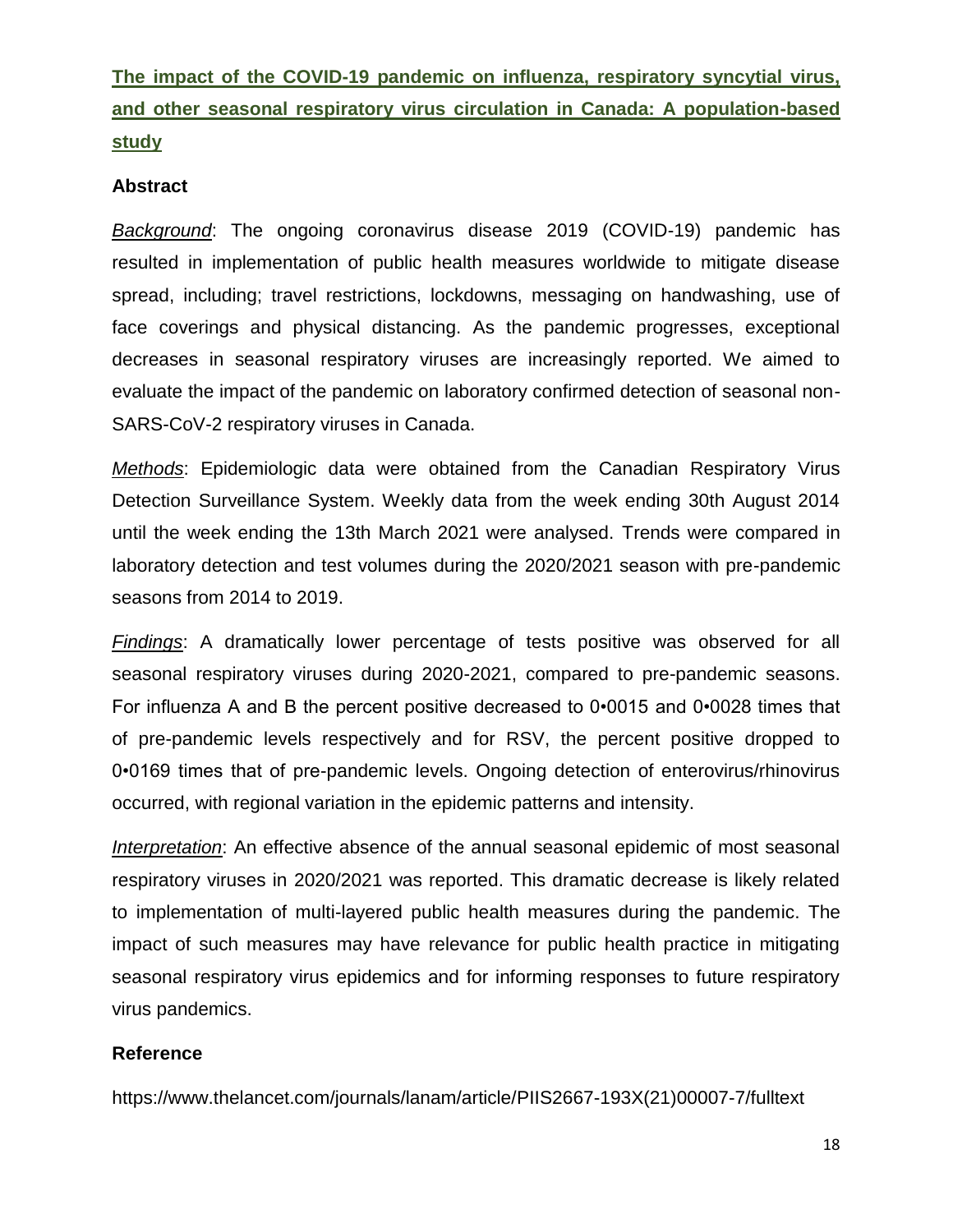# **SARS-CoV-2 infection induces the dedifferentiation of multiciliated cells and impairs mucociliary clearance**

### **Abstract**

Understanding how SARS-CoV-2 spreads within the respiratory tract is important to define the parameters controlling the severity of COVID-19. Here the functional and structural consequences of SARS-CoV-2 infection were examined in a reconstructed human bronchial epithelium model. SARS-CoV-2 replication causes a transient decrease in epithelial barrier function and disruption of tight junctions, though viral particle crossing remains limited. Rather, SARS-CoV-2 replication leads to a rapid loss of the ciliary layer, characterized at the ultrastructural level by axoneme loss and misorientation of remaining basal bodies. Downregulation of the master regulator of ciliogenesis Foxj1 occurs prior to extensive cilia loss, implicating this transcription factor in the dedifferentiation of ciliated cells. Motile cilia function is compromised by SARS-CoV-2 infection, as measured in a mucociliary clearance assay. Epithelial defense mechanisms, including basal cell mobilization and interferon-lambda induction, ramp up only after the initiation of cilia damage. Analysis of SARS-CoV-2 infection in Syrian hamsters further demonstrates the loss of motile cilia in vivo. This study identifies cilia damage as a pathogenic mechanism that could facilitate SARS-CoV-2 spread to the deeper lung parenchyma.

#### **Reference**

https://www.nature.com/articles/s41467-021-24521-x

# **Multidisciplinary assessment of the Abbott BinaxNOW SARS-CoV-2 point-of-care antigen test in the context of emerging viral variants and self-administration**

#### **Abstract**

While there has been significant progress in the development of rapid COVID-19 diagnostics, as the pandemic unfolds, new challenges have emerged, including whether these technologies can reliably detect the more infectious variants of concern and be viably deployed in non-clinical settings as "self-tests". Multidisciplinary evaluation of the Abbott BinaxNOW COVID-19 Ag Card (BinaxNOW, a widely used rapid antigen test, included limit of detection, variant detection, test performance across different age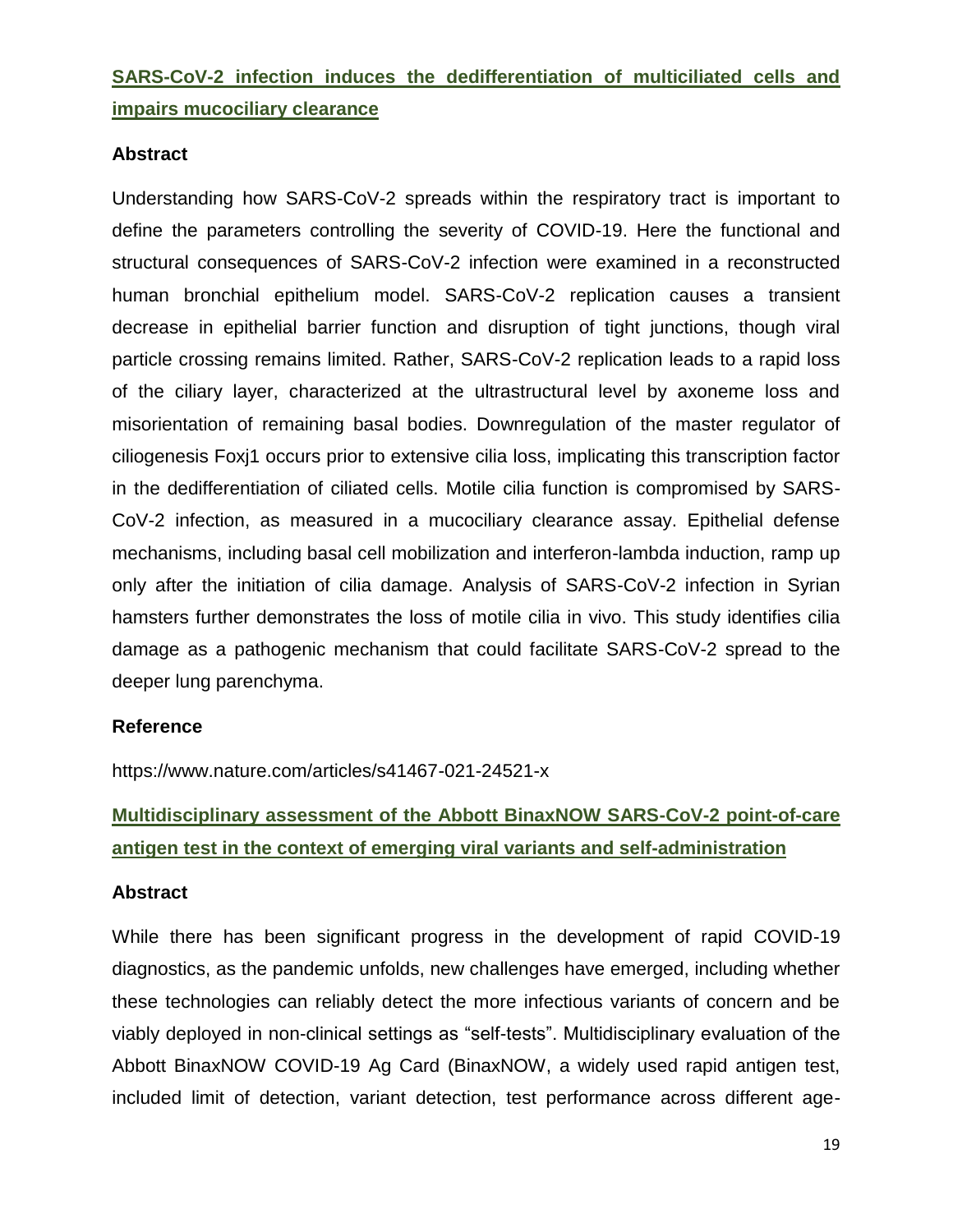groups, and usability with self/caregiver-administration. While BinaxNOW detected the highly infectious variants, B.1.1.7 (Alpha) first identified in the UK, B.1.351 (Beta) first identified in South Africa, P.1 (Gamma) first identified in Brazil, B.1.617.2 (Delta) first identified in India and B.1.2, a non-VOC, test sensitivity decreased with decreasing viral loads. Moreover, BinaxNOW sensitivity trended lower when devices were performed by patients/caregivers themselves compared to trained clinical staff, despite universally high usability assessments following self/caregiver-administration among different age groups. Overall, these data indicate that while BinaxNOW accurately detects the new viral variants, as rapid COVID-19 tests enter the home, their already lower sensitivities compared to RT-PCR may decrease even more due to user error.

## **Reference**

https://www.nature.com/articles/s41598-021-94055-1

# **Proteomics and metabonomics analyses of Covid-19 complications in patients with pulmonary fibrosis**

#### **Abstract**

Pulmonary fibrosis is a devastating disease, and the pathogenesis of this disease is not completely clear. Here, the medical records of 85 Covid-19 cases were collected, among which fibrosis and progression of fibrosis were analyzed in detail. Next, data independent acquisition (DIA) quantification proteomics and untargeted metabolomics were used to screen disease-related signaling pathways through clustering and enrichment analysis of the differential expression of proteins and metabolites. The main imaging features were lesions located in the bilateral lower lobes and involvement in five lobes. The closed association pathways were FcγR-mediated phagocytosis, PPAR signaling, TRP-inflammatory pathways, and the urea cycle. Our results provide evidence for the detection of serum biomarkers and targeted therapy in patients with Covid-19.

#### **Reference**

https://www.nature.com/articles/s41598-021-94256-8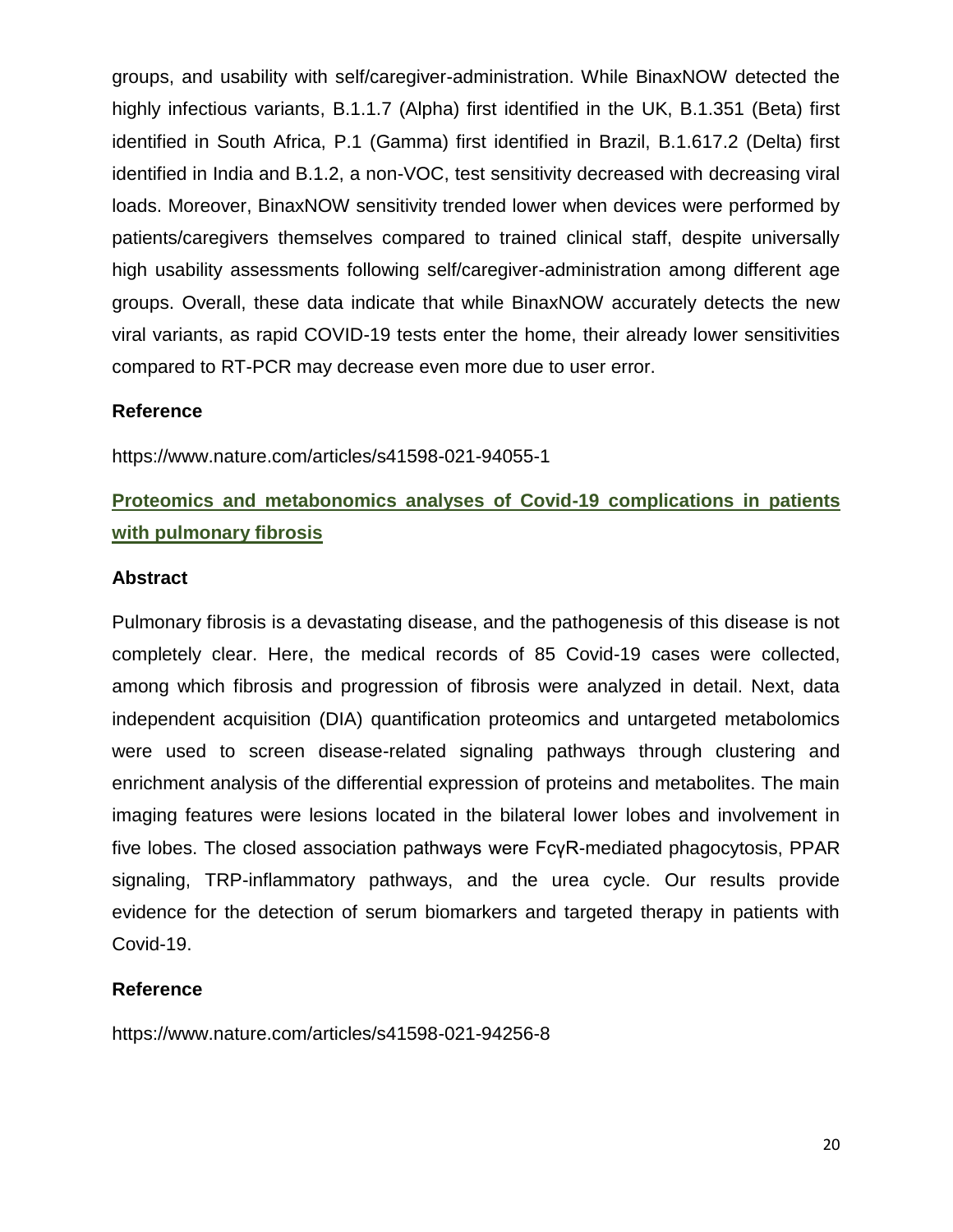# **High coverage COVID-19 mRNA vaccination rapidly controls SARS-CoV-2 transmission in long-term care facilities**

## **Abstract**

*Background*: Residents of Long-Term Care Facilities (LTCFs) represent a major share of COVID-19 deaths worldwide. Measuring the vaccine effectiveness among the most vulnerable in these settings is essential to monitor and improve mitigation strategies.

*Methods*: The early effect of the administration of BNT162b2-mRNA vaccine were evaluated to individuals older than 64 years residing in LTCFs in Catalonia, Spain. All the SARS-CoV-2 documented infections and deaths were monitored among LTCFs residents once more than 70% of them were fully vaccinated (February–March 2021). A modeling framework was developed based on the relationship between community and LTCFs transmission during the pre-vaccination period (July–December 2020). The total reduction in SARS-CoV-2 documented infections and deaths were computed among residents of LTCFs over time, as well as the reduction in the detected transmission for all the LTCFs. The true observations were compared with the counterfactual predictions.

*Results*: It was estimated that once more than 70% of the LTCFs population are fully vaccinated, 74% (58–81%, 90% CI) of COVID-19 deaths and 75% (36–86%, 90% CI) of all expected documented infections among LTCFs residents are prevented. Further, detectable transmission among LTCFs residents is reduced up to 90% (76–93%, 90% CI) relative to that expected given transmission in the community.

*Conclusions*: The findings provide evidence that high-coverage vaccination is the most effective intervention to prevent SARS-CoV-2 transmission and death among LTCFs residents. Widespread vaccination could be a feasible avenue to control the COVID-19 pandemic conditional on key factors such as vaccine escape, roll out and coverage.

#### **Reference**

https://www.nature.com/articles/s43856-021-00015-1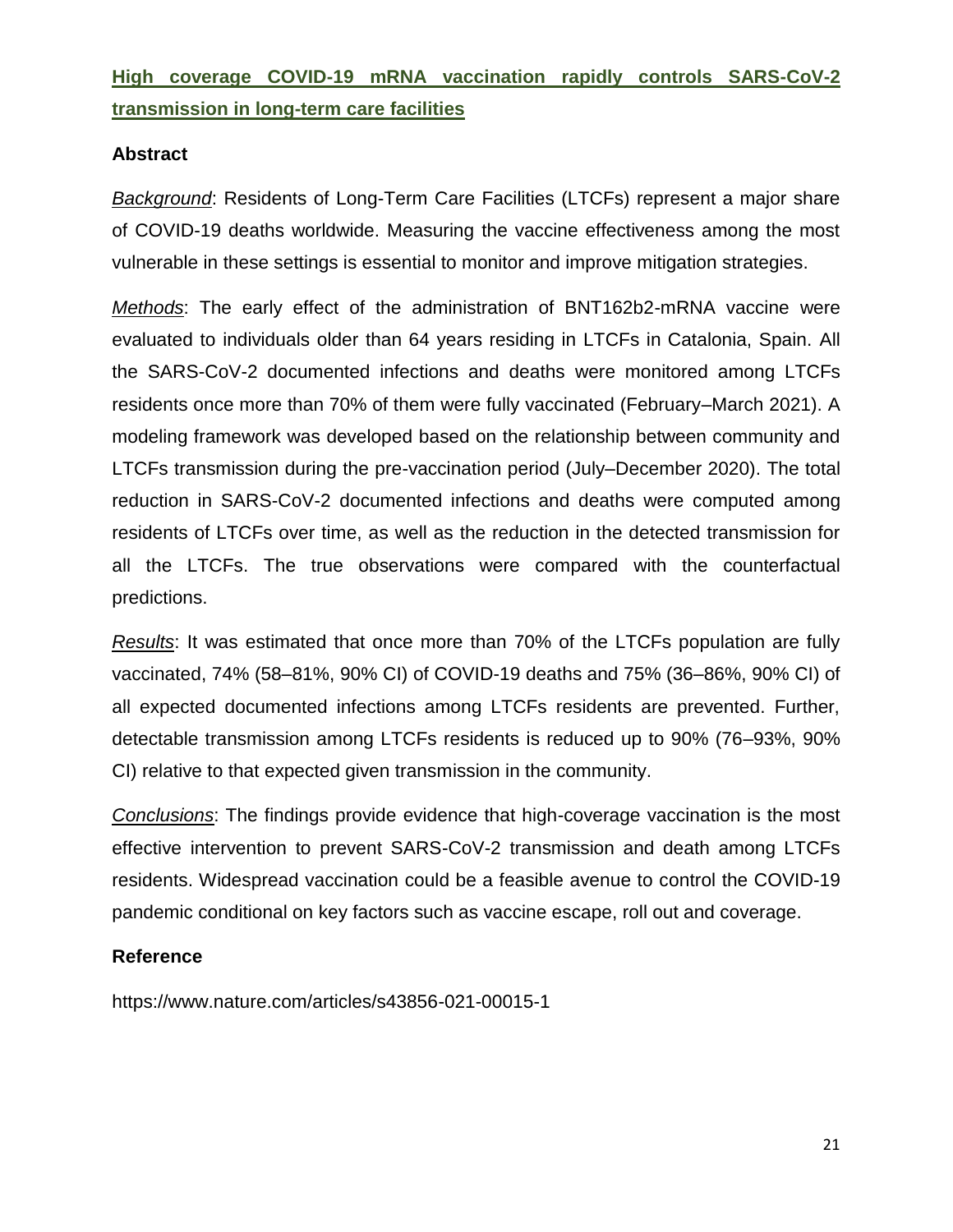# **Compartmentalization-aided interaction screening reveals extensive high-order complexes within the SARS-CoV-2 proteome**

#### **Abstract**

Bearing a relatively large single-stranded RNA genome in nature, severe acute respiratory syndrome coronavirus 2 (SARS-CoV-2) utilizes sophisticated replication/transcription complexes (RTCs), mainly composed of a network of nonstructural proteins and nucleocapsid protein, to establish efficient infection. In this study, we develop an innovative interaction screening strategy based on phase separation in cellulo, namely compartmentalization of protein-protein interactions in cells (CoPIC). Utilizing CoPIC screening, we map the interaction network among RTC-related viral proteins. We identify a total of 47 binary interactions among 14 proteins governing replication, discontinuous transcription, and translation of coronaviruses. Further exploration via CoPIC leads to the discovery of extensive ternary complexes composed of these components, which infer potential higher-order complexes. Taken together, our results present an efficient and robust interaction screening strategy, and they indicate the existence of a complex interaction network among RTC-related factors, thus opening up opportunities to understand SARS-CoV-2 biology and develop therapeutic interventions for COVID-19.

#### **Reference**

https://www.cell.com/cell-reports/fulltext/S2211-1247(21)00909-8

## **Publication Date: Jul 15, 2021**

# **Mental disorders and risk of COVID-19-related mortality, hospitalisation, and intensive care unit admission: A systematic review and meta-analysis**

#### **Abstract**

*Background*: Mental disorders might be a risk factor for severe COVID-19. We aimed to assess the specific risks of COVID-19-related mortality, hospitalisation, and intensive care unit (ICU) admission associated with any pre-existing mental disorder, and specific diagnostic categories of mental disorders, and exposure to psychopharmacological drug classes.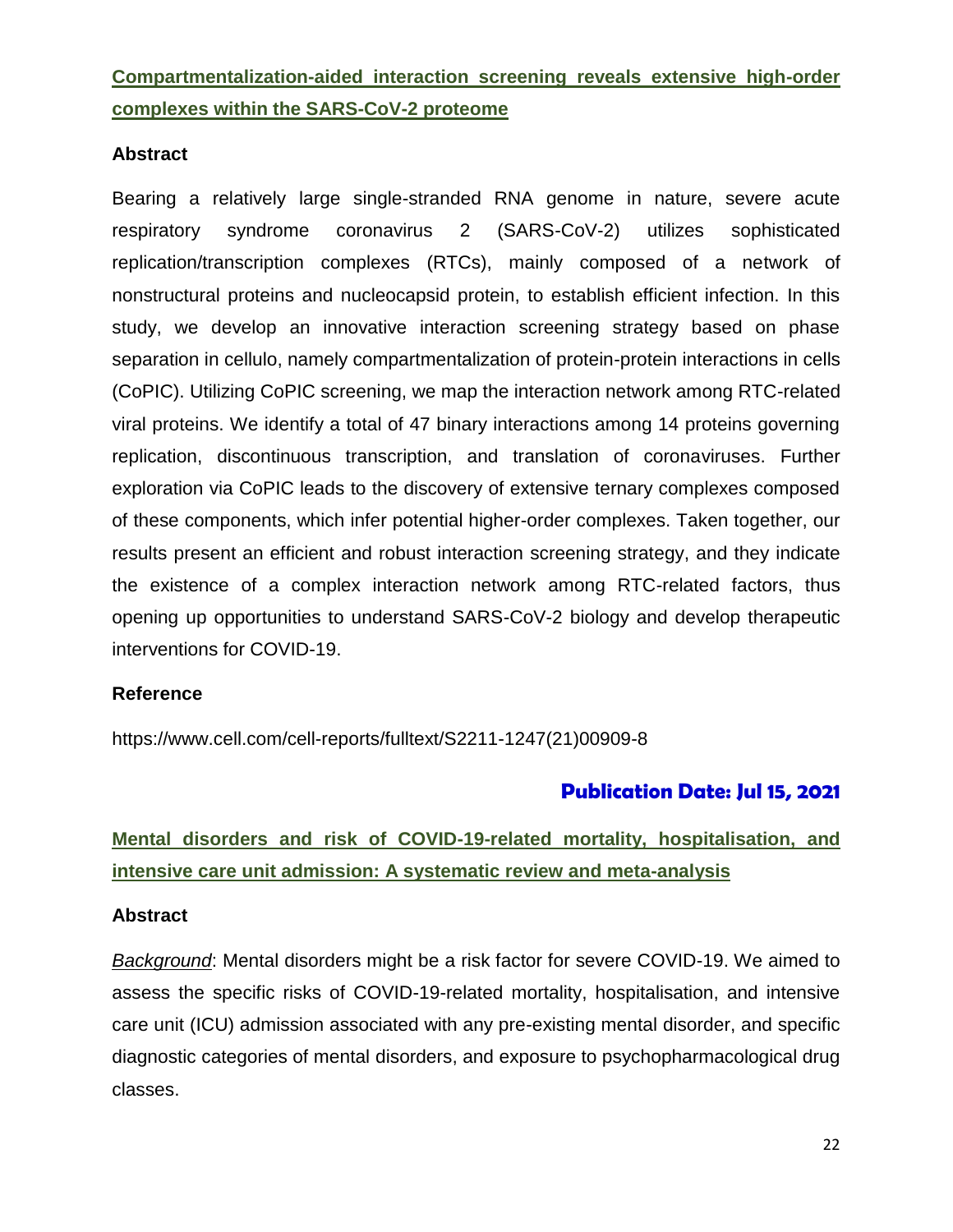*Methods*: In this systematic review and meta-analysis, Web of Science, Cochrane, PubMed, and PsycINFO databases were searched between Jan 1, 2020, and March 5, 2021, for original studies reporting data on COVID-19 outcomes in patients with psychiatric disorders compared with controls. Studies were excluded with overlapping samples, studies that were not peer-reviewed, and studies written in languages other than English, Danish, Dutch, French, German, Italian, and Portuguese. Random-effects meta-analyses were modeled to estimate crude odds ratios (OR) for mortality after SARS-CoV-2 infection as the primary outcome, and hospitalisation and ICU admission as secondary outcomes. Adjusted ORs for available data were calculated. Heterogeneity was assessed using the I2 statistic, and publication bias was tested with Egger regression and visual inspection of funnel plots. The GRADE approach was used to assess the overall strength of the evidence and the Newcastle Ottawa Scale to assess study quality. Subgroup analyses and meta-regressions were also done to assess the effects of baseline COVID-19 treatment setting, patient age, country, pandemic phase, quality assessment score, sample sizes, and adjustment for confounders. This study is registered with PROSPERO, CRD42021233984.

*Findings*: 841 Studies were identified by the systematic search, of which 33 studies were included in the systematic review and 23 studies in the meta-analysis, comprising 1 469 731 patients with COVID-19, of whom 43 938 had mental disorders. The sample included 130 807 females (8·9% of the whole sample) and 130 373 males (8·8%). Nine studies provided data on patient race and ethnicity, and 22 studies were rated as high quality. The presence of any mental disorder was associated with an increased risk of COVID-19 mortality (OR 2·00 [95% CI 1·58–2·54]; I2=92·66%). This association was also observed for psychotic disorders (2·05 [1·37–3·06]; I2=80·81%), mood disorders (1·99 [1·46–2·71]; I2=68·32%), substance use disorders (1·76 [1·27–2·44]; I2=47·90%), and intellectual disabilities and developmental disorders (1·73 [1·29–2·31]; I2=90·15%) but not for anxiety disorders (1·07 [0·73–1·56]; I2=11·05%). COVID-19 mortality was associated with exposure to antipsychotics (3·71 [1·74–7·91]; I2=90·31%), anxiolytics (2·58 [1·22–5·44]; I2=96·42%), and antidepressants (2·23 [1·06–4·71]; I2=95·45%). For psychotic disorders, mood disorders, antipsychotics, and anxiolytics, the association remained significant after adjustment for age, sex, and other confounders. Mental disorders were associated with increased risk of hospitalisation (2·24 [1·70–2·94]; I2=88·80%). No significant associations with mortality were identified for ICU admission.

23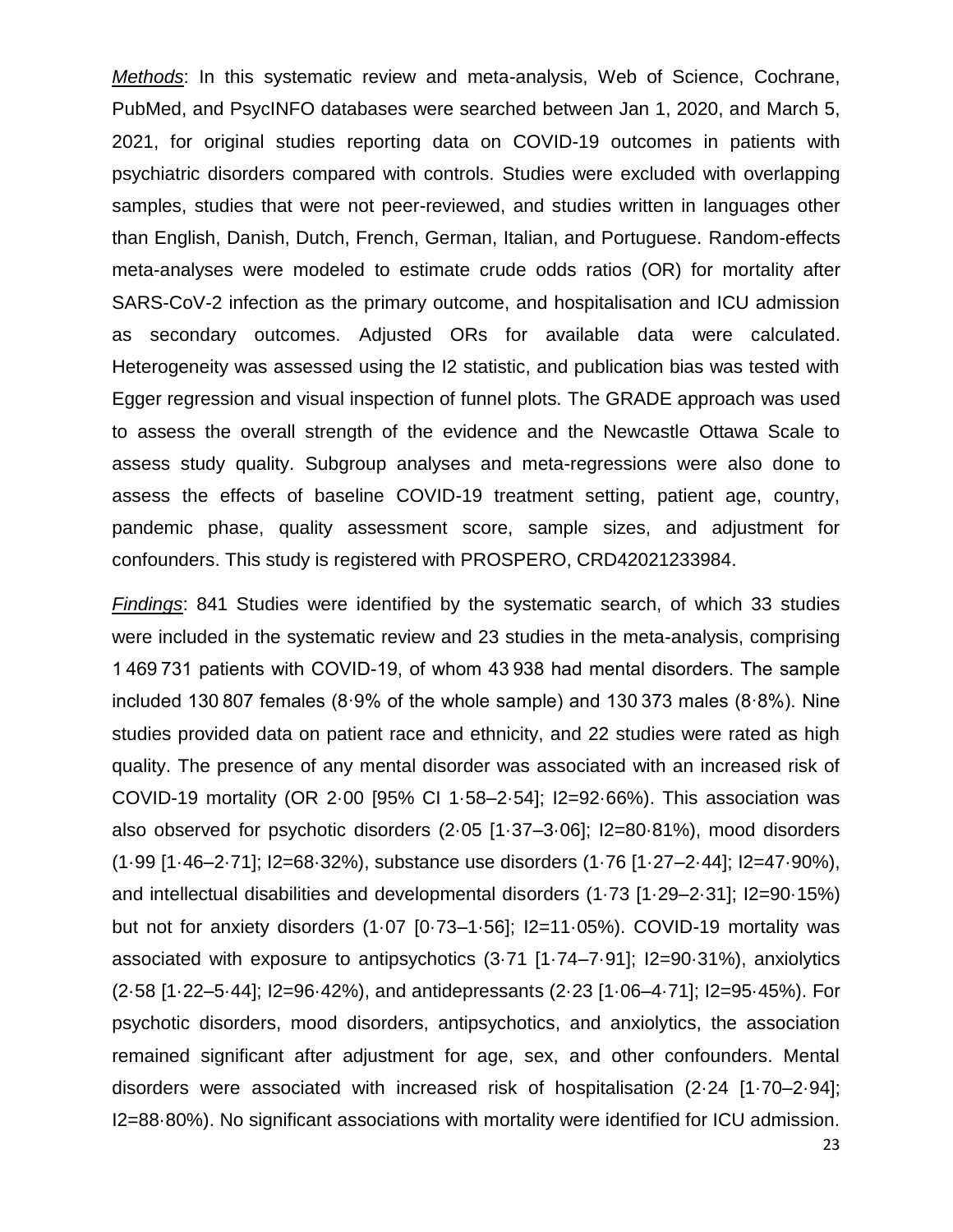Subgroup analyses and meta-regressions showed significant associations of baseline COVID-19 treatment setting (p=0·013) and country (p<0·0001) with mortality. No significant associations with mortality were identified for other covariates. No evidence of publication bias was found. GRADE assessment indicated high certainty for crude mortality and hospitalisation, and moderate certainty for crude ICU admission.

*Interpretation*: Pre-existing mental disorders, in particular psychotic and mood disorders, and exposure to antipsychotics and anxiolytics were associated with COVID-19 mortality in both crude and adjusted models. Although further research is required to determine the underlying mechanisms, the findings highlight the need for targeted approaches to manage and prevent COVID-19 in at-risk patient groups identified in this study.

#### **Reference**

https://www.thelancet.com/journals/lanpsy/article/PIIS2215-0366(21)00232-7/fulltext

# **Interferon-armed RBD dimer enhances the immunogenicity of RBD for sterilizing immunity against SARS-CoV-2**

#### **Abstract**

Severe acute respiratory syndrome coronavirus 2 (SARS-CoV-2) has caused a global crisis, urgently necessitating the development of safe, efficacious, convenient-to-store, and low-cost vaccine options. A major challenge is that the receptor-binding domain (RBD)-only vaccine fails to trigger long-lasting protective immunity if used alone for vaccination. To enhance antigen processing and cross-presentation in draining lymph nodes (DLNs), we developed an interferon (IFN)-armed RBD dimerized by an immunoglobulin fragment (I-R-F). I-R-F efficiently directs immunity against RBD to DLNs. A low dose of I-R-F induces not only high titers of long-lasting neutralizing antibodies (NAbs) but also more comprehensive T cell responses than RBD. Notably, I-R-F provides comprehensive protection in the form of a one-dose vaccine without an adjuvant. Our study shows that the pan-epitope modified human I-R-F (I-P-R-F) vaccine provides rapid and complete protection throughout the upper and lower respiratory tracts against a high-dose SARS-CoV-2 challenge in rhesus macaques. Based on these promising results, we have initiated a randomized, placebo-controlled, phase I/II trial of the human I-P-R-F vaccine (V-01) in 180 healthy adults, and the vaccine appears safe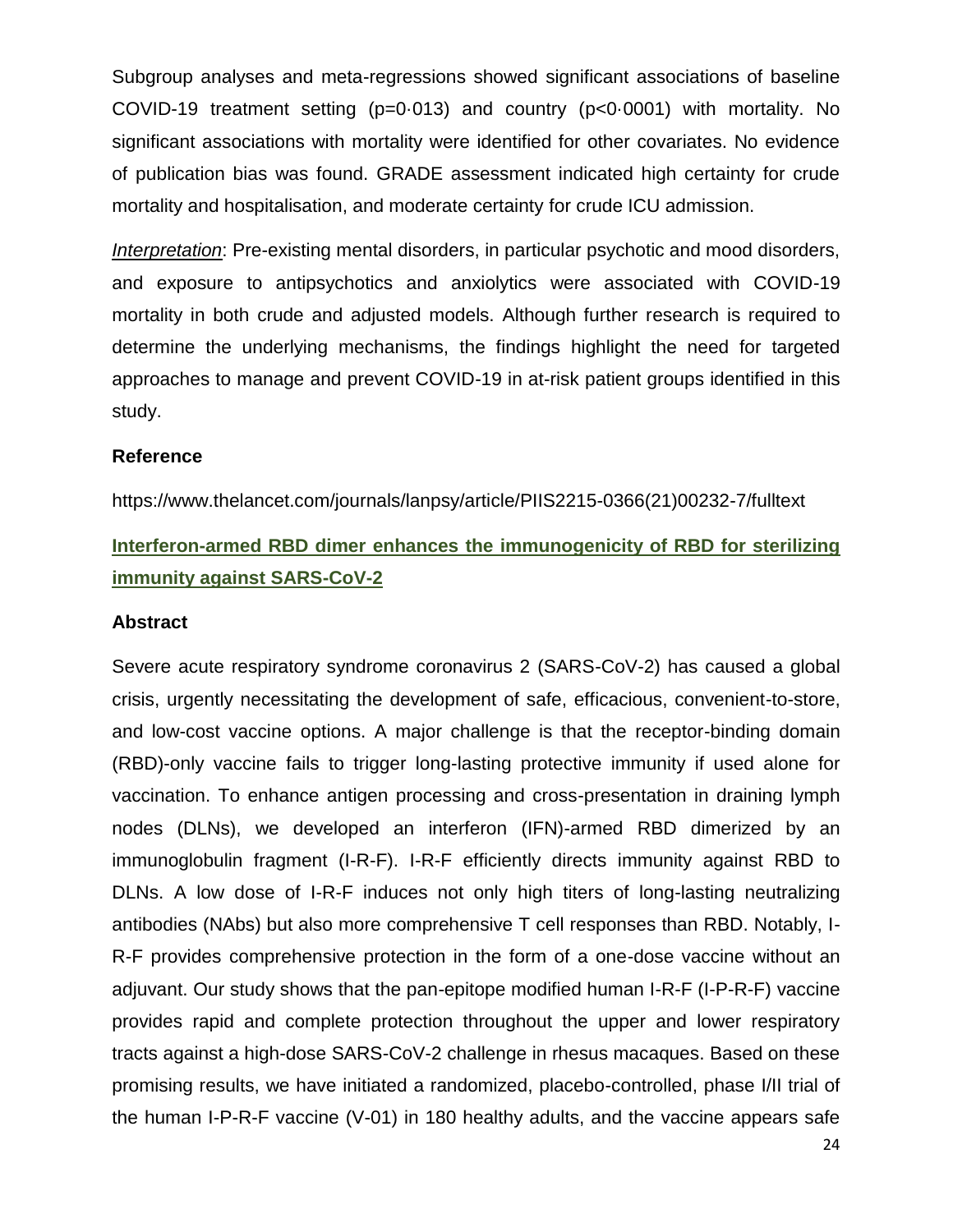and elicits strong antiviral immune responses. Due to its potency and safety, this engineered vaccine may become a next-generation vaccine candidate in the global effort to overcome COVID-19.

#### **Reference**

https://www.nature.com/articles/s41422-021-00531-8

## **Sex and age bias viral burden and interferon responses during SARS-CoV-2 infection in ferrets**

#### **Abstract**

SARS-CoV-2 (Severe Acute Respiratory Syndrome Coronavirus 2) hospitalizations and deaths disportionally affect males and older ages. Here the impact of male sex and age comparing sex-matched or age-matched ferrets infected with SARS-CoV-2, was investigated. Differences in temperature regulation were identified for male ferrets, which was accompanied by prolonged viral replication in the upper respiratory tract after infection. Gene expression analysis of the nasal turbinates indicated that 1-year-old female ferrets had significant increases in interferon response genes post infection which were delayed in males. These results provide insight into COVID-19 and suggested that older males may play a role in viral transmission due to decreased antiviral responses.

#### **Reference**

https://www.nature.com/articles/s41598-021-93855-9

# **Danshensu alleviates pseudo-typed SARS-CoV-2 induced mouse acute lung inflammation**

#### **Abstract**

Severe acute respiratory syndrome coronavirus 2 (SARS-CoV-2) can induce acute inflammatory response like acute lung inflammation (ALI) or acute respiratory distress syndrome, leading to severe progression and mortality. Therapeutics for treatment of SARS-CoV-2-triggered respiratory inflammation are urgent to be discovered. The previous study shows that Salvianolic acid C potently inhibits SARS-CoV-2 infection. In this study, we investigated the antiviral effects of a Salvia miltiorrhiza compound,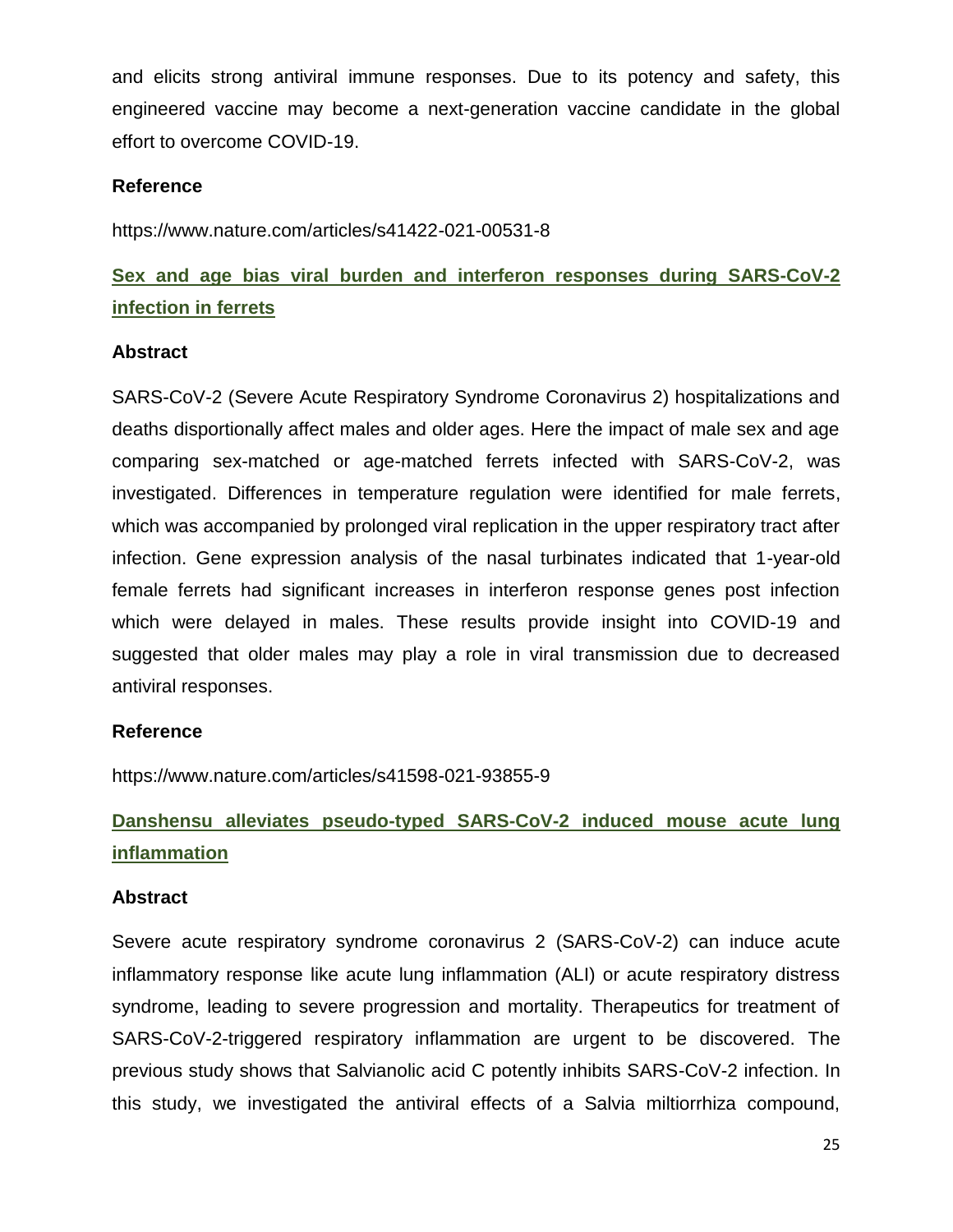Danshensu, *in vitro* and *in vivo*, including the mechanism of S protein-mediated virus attachment and entry into target cells. In authentic and pseudo-typed virus assays *in vitro*, Danshensu displayed a potent antiviral activity against SARS-CoV-2 with EC50 of 0.97 μM, and potently inhibited the entry of SARS-CoV-2 S protein-pseudo-typed virus (SARS-CoV-2 S) into ACE2-overexpressed HEK-293T cells (IC50 = 0.31 μM) and Vero-E6 cell (IC50 = 4.97 μM). Mice received SARS-CoV-2 S via trachea to induce ALI, while the VSV-G treated mice served as controls. The mice were administered Danshensu (25, 50, 100 mg/kg, i.v., once) or Danshensu (25, 50, 100 mg·kg-1·d-1, oral administration, for 7 days) before SARS-CoV-2 S infection. It was showed that SARS-CoV-2 S infection induced severe inflammatory cell infiltration, severely damaged lung tissue structure, highly expressed levels of inflammatory cytokines, and activated TLR4 and hyperphosphorylation of the NF-κB p65; the high expression of angiotensinogen (AGT) and low expression of ACE2 at the mRNA level in the lung tissue were also observed. Both oral and intravenous pretreatment with Danshensu dose-dependently alleviated the pathological alterations in mice infected with SARS-CoV-2 S. This study not only establishes a mouse model of pseudo-typed SARS-CoV-2 (SARS-CoV-2 S) induced ALI, but also demonstrates that Danshensu is a potential treatment for COVID-19 patients to inhibit the lung inflammatory response.

#### **Reference**

https://www.nature.com/articles/s41401-021-00714-4

## **A hybrid computational framework for intelligent inter-continent SARS-CoV-2 sub-strains characterization and prediction**

#### **Abstract**

Whereas accelerated attention beclouded early stages of the coronavirus spread, knowledge of actual pathogenicity and origin of possible sub-strains remained unclear. By harvesting the Global initiative on Sharing All Influenza Data (GISAID) database (https://www.gisaid.org/), between December 2019 and January 15, 2021, a total of 8864 human SARS-CoV-2 complete genome sequences processed by gender, across 6 continents (88 countries) of the world, Antarctica exempt, were analyzed. It was hypothesized that data speak for itself and can discern true and explainable patterns of the disease. Identical genome diversity and pattern correlates analysis performed using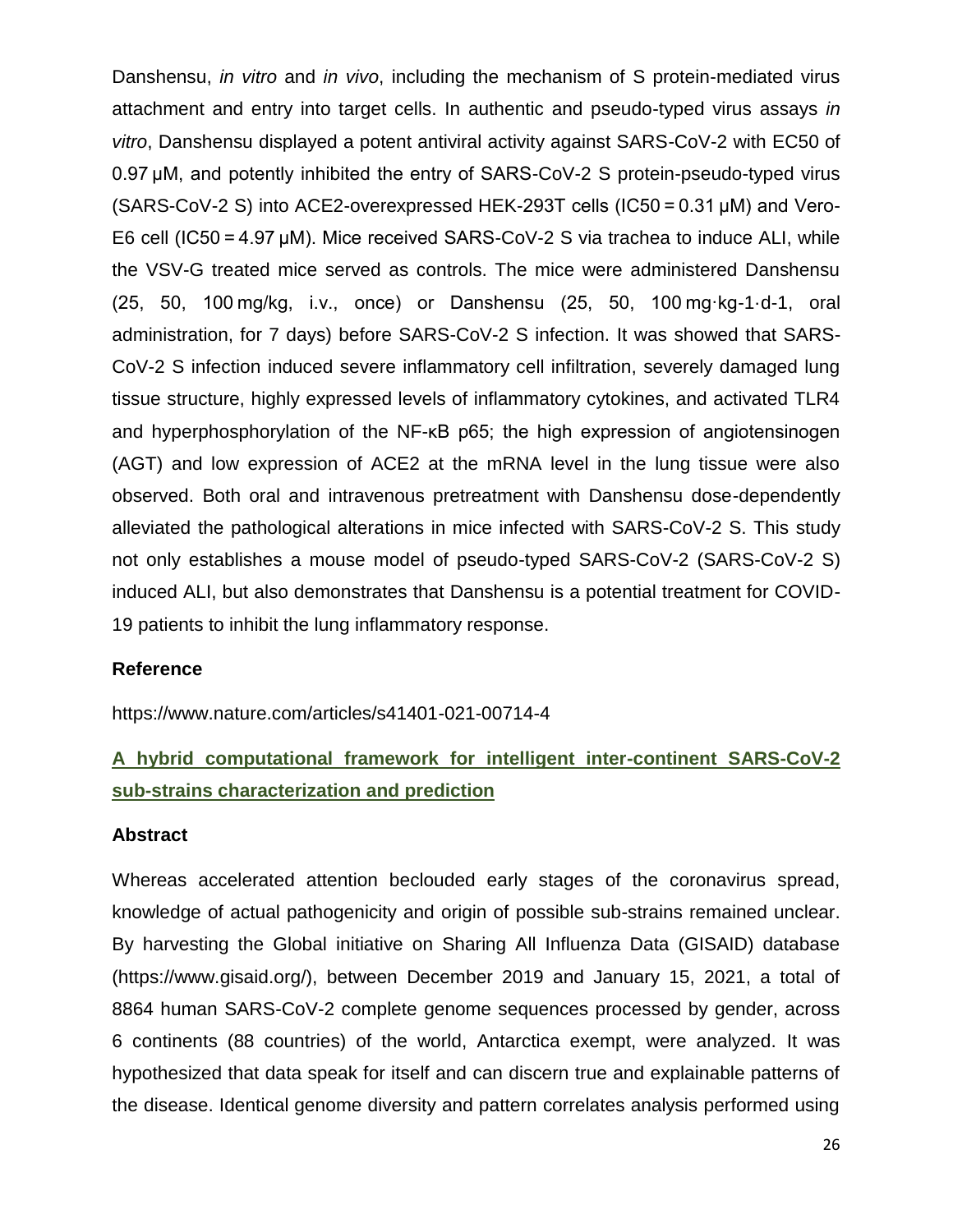a hybrid of biotechnology and machine learning methods corroborate the emergence of inter- and intra- SARS-CoV-2 sub-strains transmission and sustain an increase in substrains within the various continents, with nucleotide mutations dynamically varying between individuals in close association with the virus as it adapts to its host/environment. Interestingly, some viral sub-strain patterns progressively transformed into new sub-strain clusters indicating varying amino acid, and strong nucleotide association derived from same lineage. A novel cognitive approach to knowledge mining helped the discovery of transmission routes and seamless contact tracing protocol. The classification results were better than state-of-the-art methods, indicating a more robust system for predicting emerging or new viral sub-strain(s). The results therefore offer explanations for the growing concerns about the virus and its next wave(s). A future direction of this work is a defuzzification of confusable pattern clusters for precise intra-country SARS-CoV-2 sub-strains analytics.

#### **Reference**

https://www.nature.com/articles/s41598-021-93757-w

## **Age-dependent appearance of SARS-CoV-2 entry sites in mouse chemosensory systems reflects COVID-19 anosmia-ageusia symptoms**

#### **Abstract**

COVID-19 pandemic has given rise to a collective scientific effort to study its viral causing agent SARS-CoV-2. Research is focusing in particular on its infection mechanisms and on the associated-disease symptoms. Interestingly, this environmental pathogen directly affects the human chemosensory systems leading to anosmia and ageusia. Evidence for the presence of the cellular entry sites of the virus, the ACE2/TMPRSS2 proteins, has been reported in non-chemosensory cells in the rodent's nose and mouth, missing a direct correlation between the symptoms reported in patients and the observed direct viral infection in human sensory cells. Here, mapping the gene and protein expression of ACE2/TMPRSS2 in the mouse olfactory and gustatory cells, we precisely identify the virus target cells to be of basal and sensory origin and reveal the age-dependent appearance of viral entry-sites. The results propose an alternative interpretation of the human viral-induced sensory symptoms and give investigative perspectives on animal models.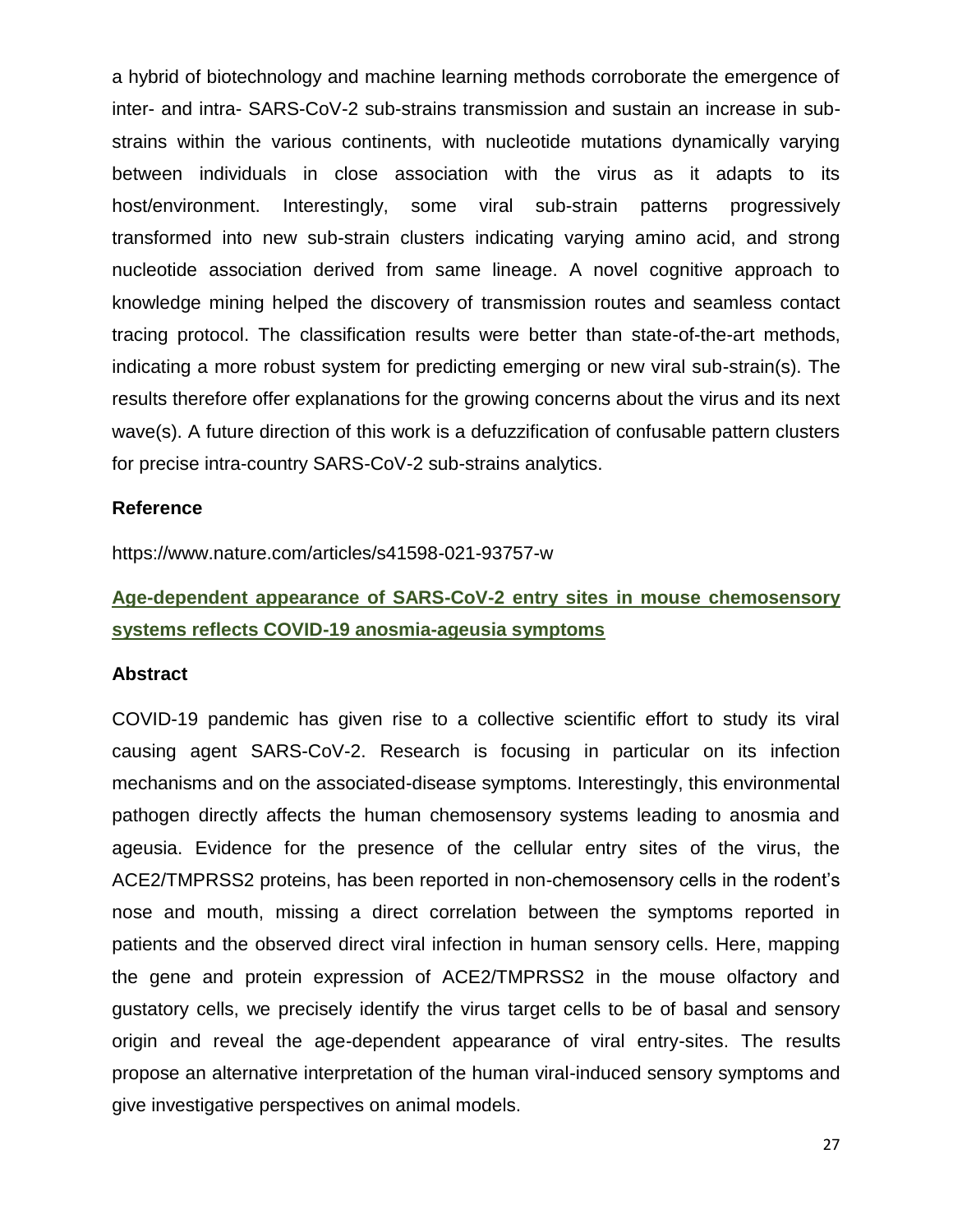## **Reference**

https://www.nature.com/articles/s42003-021-02410-9

# **Predictability of COVID-19-related morbidity and mortality based on model estimations to establish proactive protocols of countermeasures**

#### **Abstract**

The COVID-19 pandemic (SARS-CoV-2) has revealed the need for proactive protocols to react and act, imposing preventive and restrictive countermeasures on time in any society. The extent to which confirmed cases can predict the morbidity and mortality in a society remains an unresolved issue. The research objective is therefore to test a generic model's predictability through time, based on percentage of confirmed cases on hospitalized patients, ICU patients and deceased. This study reports the explanatory and predictive ability of COVID-19-related healthcare data, such as whether there is a spread of a contagious and virulent virus in a society, and if so, whether the morbidity and mortality can be estimated in advance in the population. The model estimations stress the implementation of a pandemic strategy containing a proactive protocol entailing what, when, where, who and how countermeasures should be in place when a virulent virus (e.g. SARS-CoV-1, SARS-CoV-2 and MERS) or pandemic strikes next time. Several lessons for the future can be learnt from the reported model estimations. One lesson is that COVID-19-related morbidity and mortality in a population is indeed predictable. Another lesson is to have a proactive protocol of countermeasures in place.

#### **Reference**

https://www.nature.com/articles/s41598-021-93932-z

**Safety and immunogenicity of a recombinant COVID-19 vaccine (Sf9 cells) in healthy population aged 18 years or older: Two single-center, randomised, double-blind, placebo-controlled, phase 1 and phase 2 trials** 

#### **Abstract**

COVID-19 vaccines from multiple manufacturers are needed to cope with the problem of insufficient supply. Two single-center, randomised, double-blind, placebo-controlled phase 1 and phase 2 trials were done to assess the safety, tolerability and immunogenicity of a recombinant COVID-19 vaccine (Sf9 cells) in healthy population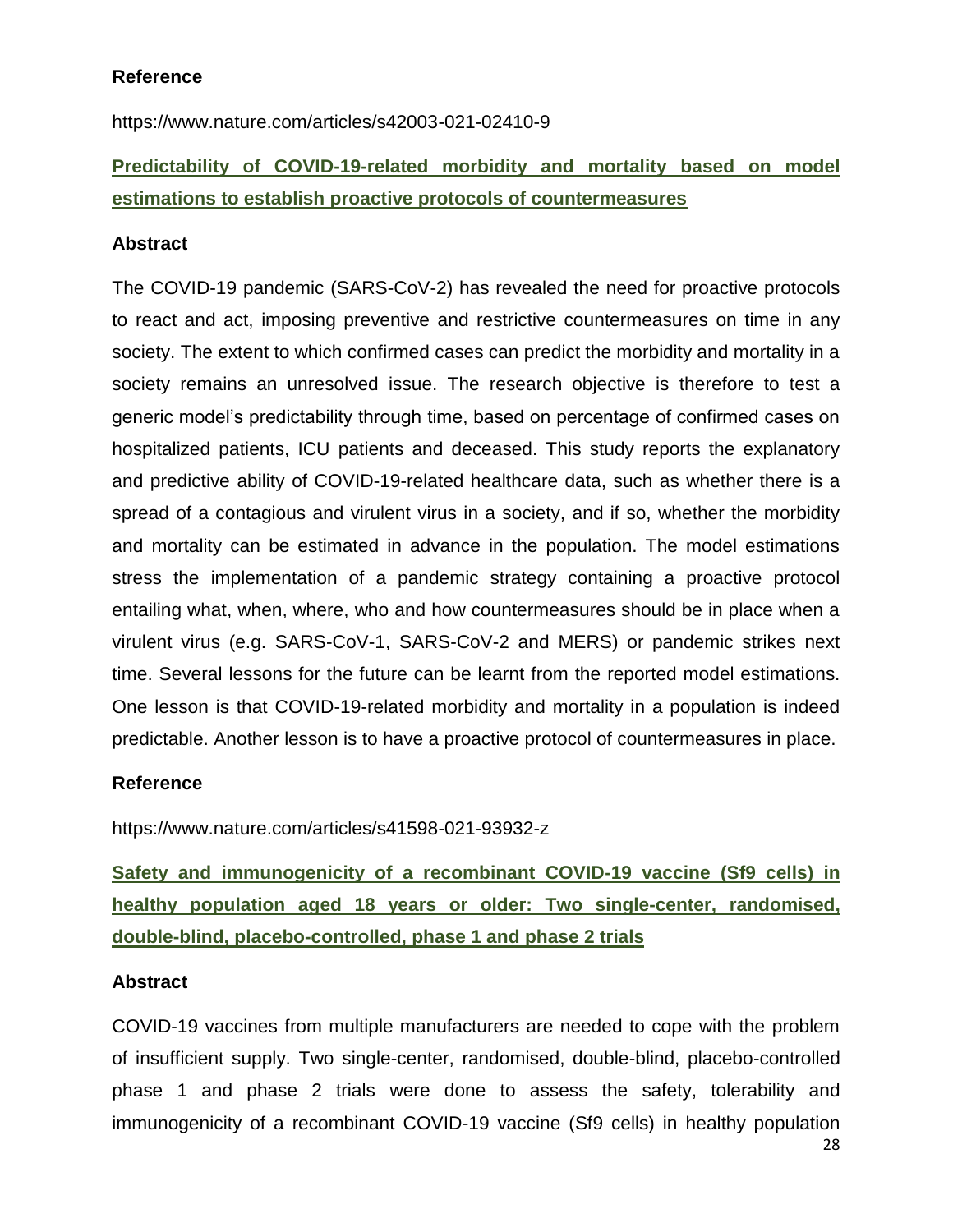aged 18 years or older in China. Eligible participants were enrolled, the ratio of candidate vaccine and placebo within each dose group was 3:1 (phase 1) or 5:1 (phase 2). From August 28, 2020, 168 participants were sequentially enrolled and randomly assigned to receive the low dose vaccine, high dose vaccine or placebo with the schedule of 0, 28 days or 0, 14, 28 days in phase 1 trial. From November 18, 2020, 960 participants were randomly assigned to receive the low dose vaccine, high dose vaccine or placebo with the schedule of 0, 21 days or 0, 14, 28 days in phase 2 trial. The most common solicited injection site adverse reaction within 7 days in both trials was pain. The most common solicited systematic adverse reactions within 7 days were fatigue, cough, sore throat, fever and headache. ELISA antibodies and neutralising antibodies increased at 14 days, and peaked at 28 days (phase 1) or 30 days (phase 2) after the last dose vaccination. The GMTs of neutralising antibody against live SARS-CoV-2 at 28 days or 30 days after the last dose vaccination were highest in the adult high dose group (0, 14, 28 days), with 102.9 (95% CI 61.9–171.2) and 102.6 (95% CI 75.2–140.1) in phase 1 and phase 2 trials, respectively. Specific T-cell response peaked at 14 days after the last dose vaccination in phase 1 trial. This vaccine is safe, and induced significant immune responses after three doses of vaccination.

#### **Reference**

https://www.nature.com/articles/s41392-021-00692-3

## **COVID-19 vaccine mRNA-1273 elicits a protective immune profile in mice that is not associated with vaccine-enhanced disease upon SARS-CoV-2 challenge**

#### **Abstract**

Vaccine-associated enhanced respiratory disease (VAERD) was previously observed in some preclinical models of severe acute respiratory syndrome (SARS) and MERS coronavirus vaccines. We used the SARS coronavirus 2 (SARS-CoV-2) mouseadapted, passage 10, lethal challenge virus (MA10) mouse model of acute lung injury to evaluate the immune response and potential for immunopathology in animals vaccinated with research-grade mRNA-1273. Whole-inactivated virus or heat-denatured spike protein subunit vaccines with alum designed to elicit low-potency antibodies and Th2-skewed CD4+ T cells resulted in reduced viral titers and weight loss post challenge but more severe pathological changes in the lung compared to saline-immunized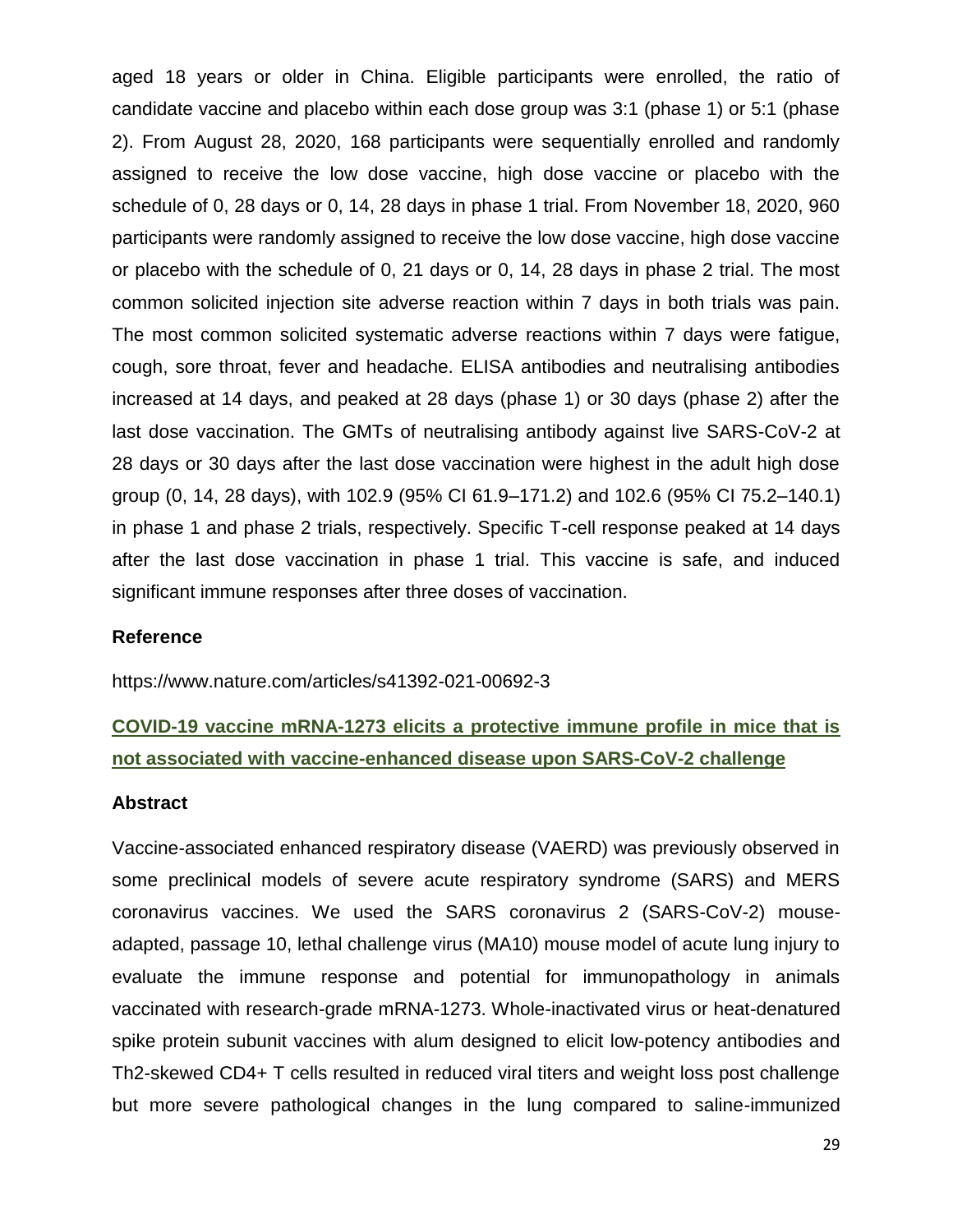animals. In contrast, a protective dose of mRNA-1273 induced favorable humoral and cellular immune responses that protected from viral replication in the upper and lower respiratory tract upon challenge. A subprotective dose of mRNA-1273 reduced viral replication and limited histopathological manifestations compared to animals given saline. Overall, our findings demonstrate an immunological signature associated with antiviral protection without disease enhancement following vaccination with mRNA-1273.

#### **Reference**

https://www.cell.com/immunity/fulltext/S1074-7613(21)00262-4

# **Generation of glucocorticoid-resistant SARS-CoV-2 T cells for adoptive cell therapy**

#### **Abstract**

Adoptive cell therapy with virus-specific T cells has been used successfully to treat lifethreatening viral infections, supporting application of this approach to coronavirus disease 2019 (COVID-19). Severe acute respiratory syndrome coronavirus 2 (SARS-CoV-2) T cells were expanded from the peripheral blood of COVID-19-recovered donors and non-exposed controls using different culture conditions. It was observed that the choice of cytokines modulates the expansion, phenotype, and hierarchy of antigenic recognition by SARS-CoV-2 T cells. Culture with interleukin (IL)-2/4/7, but not under other cytokine-driven conditions, results in more than 1,000-fold expansion in SARS-CoV-2 T cells with a retained phenotype, function, and hierarchy of antigenic recognition compared with baseline (pre-expansion) samples. Expanded cytotoxic T lymphocytes (CTLs) are directed against structural SARS-CoV-2 proteins, including the receptorbinding domain of Spike. SARS-CoV-2 T cells cannot be expanded efficiently from the peripheral blood of non-exposed controls. Because corticosteroids are used for management of severe COVID-19, we propose an efficient strategy to inactivate the glucocorticoid receptor gene (NR3C1) in SARS-CoV-2 CTLs using CRISPR-Cas9 gene editing.

#### **Reference**

https://www.cell.com/cell-reports/fulltext/S2211-1247(21)00849-4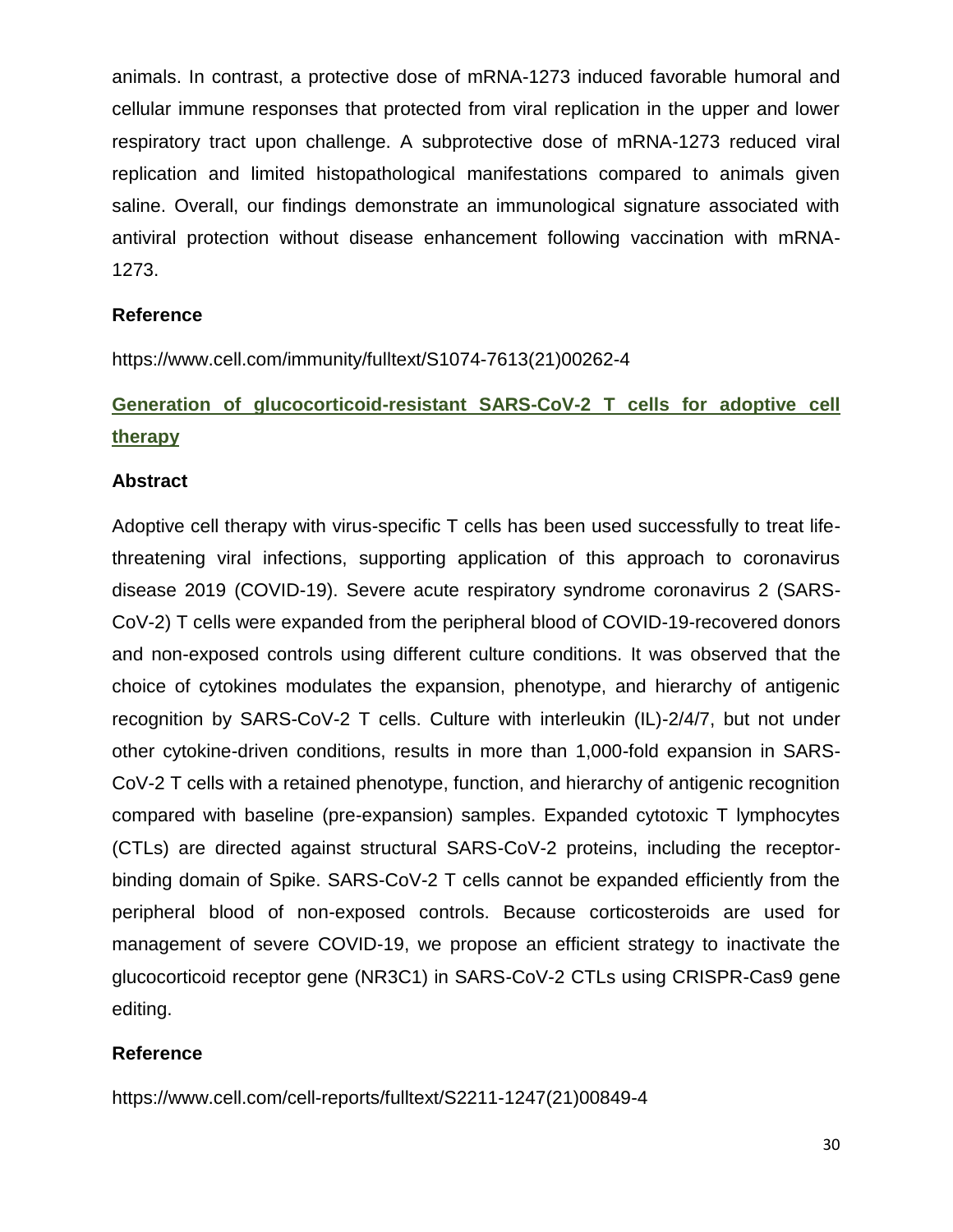# CORRESPONDANCE

## **Publication Date: Jul 15, 2021**

#### **Spike-antibody waning after second dose of BNT162b2 or ChAdOx1**

Vaccines based on the spike glycoprotein of SARS-CoV-2 are being rolled out globally to control transmission and limit morbidity and mortality due to COVID-19. Current evidence indicates strong immunogenicity and high short-term efficacy for BNT162b2 (Pfizer–BioNTech) and ChAdOx1 nCoV-19 (Oxford–AstraZeneca). Both vaccines are delivered through a prime-boost strategy, and many countries, including the UK, have used dose intervals longer than 3–4 weeks, expecting to maximise first-dose coverage and immunogenicity. With continued high global incidence, and potential for more transmissible SARS-CoV-2 variants, data on longer-term vaccine efficacy and antibody dynamics in infection-naive individuals are essential for clarifying the need for further booster doses.

To identify early indications of waning antibody levels to the spike protein (S-antibody) after complete two-dose vaccination, we did a cross-sectional analysis of fully vaccinated adults (aged ≥18 years) who submitted capillary blood samples for Virus Watch, a longitudinal community cohort study in England and Wales. The study received ethical approval from the Hampstead NHS Health Research Authority Ethics Committee (20/HRA/2320). Sera were tested using Elecsys Anti-SARS-CoV-2 S and N electro-chemiluminescent immunoassays (Roche Diagnostics, Basel, Switzerland); the S assay targets total antibodies to the S1 subunit of the spike protein (range 0·4–25 000 units per mL [U/mL]), whereas the N assay targets total antibodies to the full-length nucleocapsid protein, which we took as a proxy for previous SARS-CoV-2 infection (specificity 99·8% [99·3–100]). Serological results were linked with demographic and clinical information collected at enrolment and with weekly self-reported vaccination status. For more details, read the link given below.

#### **Reference**

https://www.thelancet.com/journals/lancet/article/PIIS0140-6736(21)01642-1/fulltext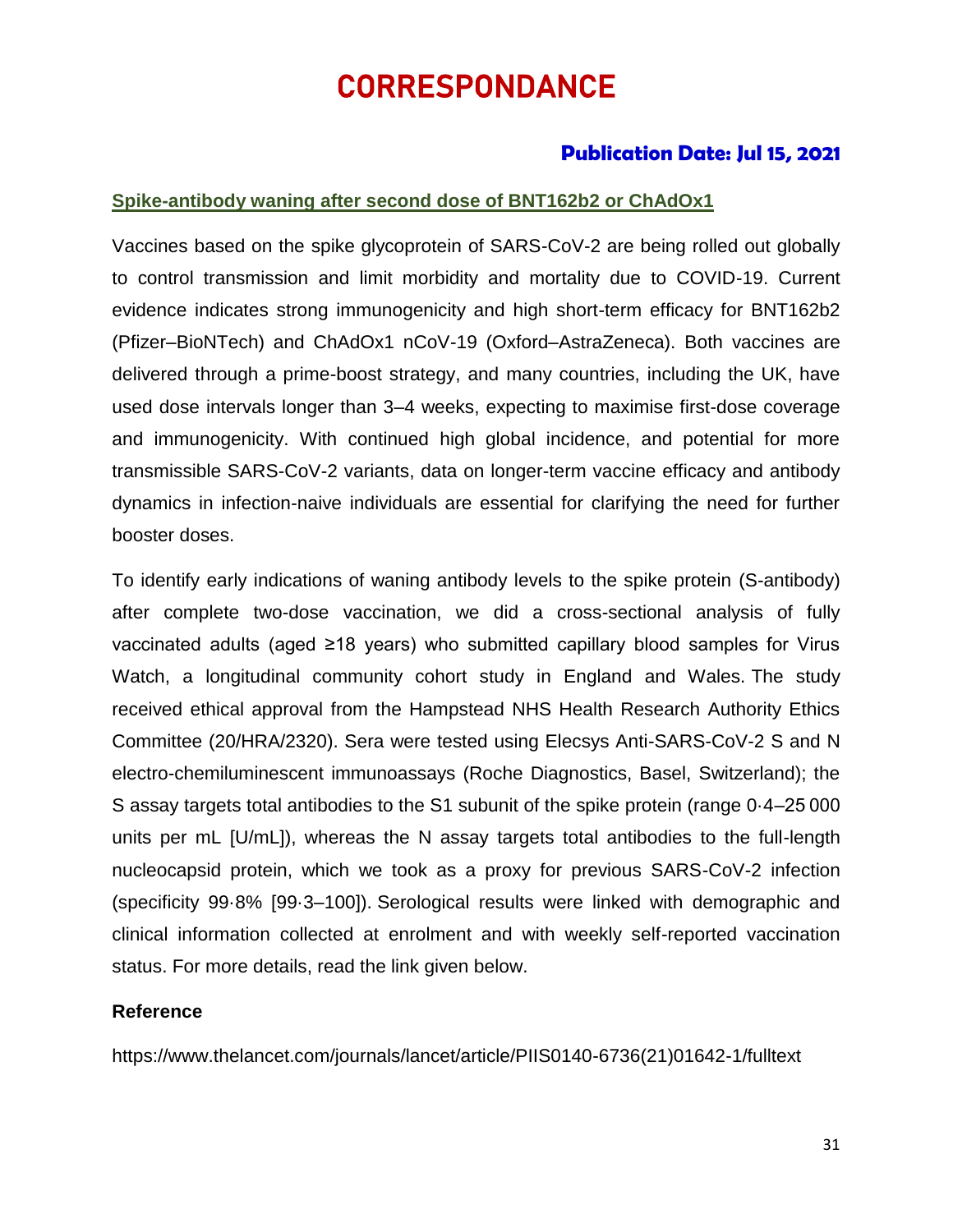# COMMENT

## **Publication Date: Jul 15, 2021**

# **Protecting the vulnerable: SARS-CoV-2 vaccination in immunosuppressed patients with interstitial lung disease**

Interstitial lung diseases (ILDs) comprise a vast array of conditions that can be responsive or non-responsive to immunosuppression. When immunosuppression is used, most commonly in connective tissue disease-associated ILD, hypersensitivity pneumonitis, and sarcoidosis, the clinician and patient have to navigate carefully between too much and too little modulation of the immune system. The COVID-19 pandemic is a threat to this equilibrium, with uncertainty about the risks of SARS-CoV-2 infection for these patients and concerns around vaccine efficacy and safety.

In the largest analysis to date, the presence of various ILDs conferred an approximately 50% increase in the risk of death from COVID-19. Individuals with fibrotic and more advanced disease are at a higher risk of severe illness and mortality from COVID-19 than are controls matched for age, sex, and comorbidities. However, there are few data relating to COVID-19 specifically in people with ILDs using immunosuppression. For more details, read the link given below.

## **Reference**

https://www.thelancet.com/journals/lanres/article/PIIS2213-2600(21)00326-X/fulltext